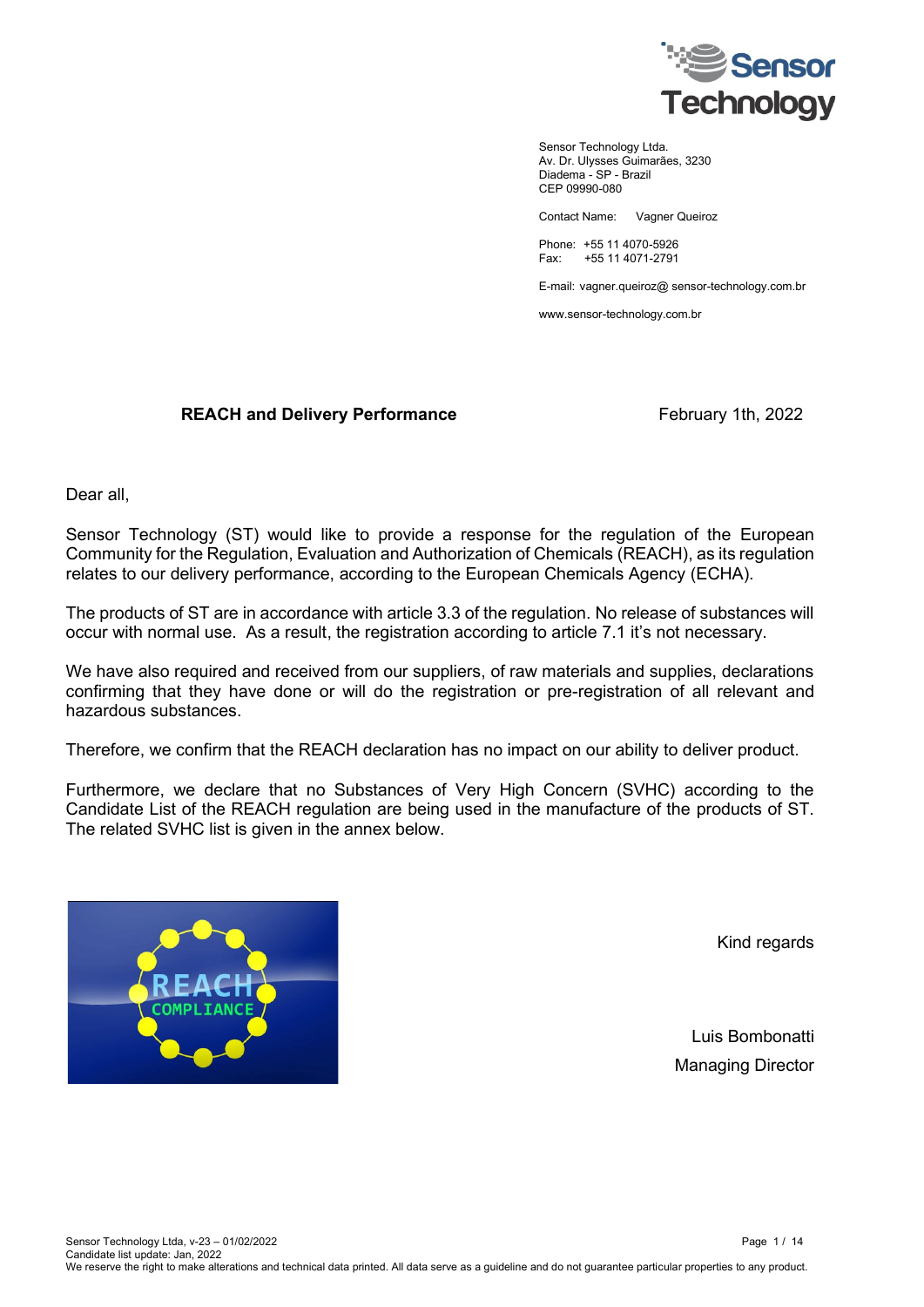

## Annex: List of SVHC materials

| <b>Substance Name</b>                                                                                                                                                                              | <b>EC Number</b> | <b>CAS Number</b>                                                                       | Date of<br><i>inclusion</i> | <b>Reason for inclusion</b>                                                                              |
|----------------------------------------------------------------------------------------------------------------------------------------------------------------------------------------------------|------------------|-----------------------------------------------------------------------------------------|-----------------------------|----------------------------------------------------------------------------------------------------------|
| tris(2-methoxyethoxy) vinylsilane                                                                                                                                                                  | 213-934-0        | 1067-53-4                                                                               | 17/01/2022                  | Toxic for reproduction (Article 57c)                                                                     |
| S-(tricyclo(5.2.1.0'2,6)deca-3-en-<br>8(or 9)-yl O-(isopropyl or isobutyl or<br>2-ethylhexyl) O-(isopropyl or<br>isobutyl or 2-ethylhexyl)<br>phosphorodithioate                                   | 401-850-9        | 255881-94-8                                                                             | 17/01/2022                  | PBT (Article 57d)                                                                                        |
| 6,6'-di-tert-butyl-2,2'-methylenedi-<br>p-cresol                                                                                                                                                   | $204 - 327 - 1$  | $119 - 47 - 1$                                                                          | 17/01/2022                  | Toxic for reproduction (Article 57c)                                                                     |
| $(\pm)$ -1,7,7-trimethyl-3-[(4-<br>methylphenyl)methylene]bicyclo[2.2.<br>1] heptan-2-one covering any of the<br>individual isomers and/or<br>combinations thereof (4-MBC)                         |                  |                                                                                         |                             |                                                                                                          |
| (3E)-1,7,7-trimethyl-3-(4-<br>methylbenzylidene)bicyclo[2.2.1]hep<br>tan-2-one                                                                                                                     |                  | 1782069-81-1                                                                            |                             | Endocrine disrupting properties (Article 57(f) -<br>human health)                                        |
| (1R, 3E, 4S) - 1, 7, 7-trimethyl-3-(4-<br>methylbenzylidene)bicyclo[2.2.1]hep<br>tan-2-one                                                                                                         |                  | 95342-41-9                                                                              |                             |                                                                                                          |
| (1S, 3Z, 4R) - 1, 7, 7-trimethyl-3-(4-<br>methylbenzylidene)bicyclo[2.2.1]hep<br>tan-2-one                                                                                                         |                  | 852541-25-4                                                                             | 17/01/2022                  |                                                                                                          |
| $(\pm)$ -1,7,7-trimethyl-3-[(4-<br>methylphenyl)methylene]bicyclo[2.2.<br>1]heptan-2-one                                                                                                           | 253-242-6        | 36861-47-9                                                                              |                             |                                                                                                          |
| (1R,4S)-1,7,7-trimethyl-3-(4-<br>methylbenzylidene)bicyclo[2.2.1]hep<br>tan-2-one                                                                                                                  |                  | 741687-98-9                                                                             |                             |                                                                                                          |
| (1S, 3E, 4R) - 1, 7, 7-trimethyl-3-(4-<br>methylbenzylidene)bicyclo[2.2.1]hep<br>tan-2-one                                                                                                         |                  | 852541-30-1                                                                             |                             |                                                                                                          |
| (1R, 3Z, 4S) - 1, 7, 7-trimethyl-3-(4-<br>methylbenzylidene)bicyclo[2.2.1]hep<br>tan-2-one                                                                                                         |                  | 852541-21-0                                                                             |                             |                                                                                                          |
| Phenol, alkylation products (mainly<br>in para position) with C12-rich<br>branched alkyl chains from<br>oligomerisation, covering any<br>individual isomers and/ or<br>combinations thereof (PDDP) | 310-154-3        | 210555-94-5,<br>27459-10-5,<br>27147-75-7,<br>121158-58-5,<br>74499-35-7,<br>57427-55-1 |                             |                                                                                                          |
| Phenol, dodecyl-, branched                                                                                                                                                                         | 310-154-3        | 121158-58-5                                                                             |                             |                                                                                                          |
| Phenol, (tetrapropenyl) derivatives                                                                                                                                                                |                  | 74499-35-7                                                                              | 08/07/2021                  | Toxic for reproduction (Article 57c) Endocrine<br>disrupting properties (Article 57(f) -<br>environment) |
| Phenol, 4-dodecyl, branched                                                                                                                                                                        |                  | 210555-94-5                                                                             |                             | Endocrine disrupting properties (Article 57(f) -<br>human health)                                        |
| 4-isododecylphenol                                                                                                                                                                                 |                  | 27459-10-5                                                                              |                             |                                                                                                          |
| Phenol, tetrapropylene-                                                                                                                                                                            |                  | 57427-55-1                                                                              |                             |                                                                                                          |
| Phenol, 4-isododecyl-                                                                                                                                                                              |                  | 27147-75-7                                                                              |                             |                                                                                                          |

Sensor Technology Ltda, v-23 – 01/02/2022 Page 2 / 14 Candidate list update: Jan, 2022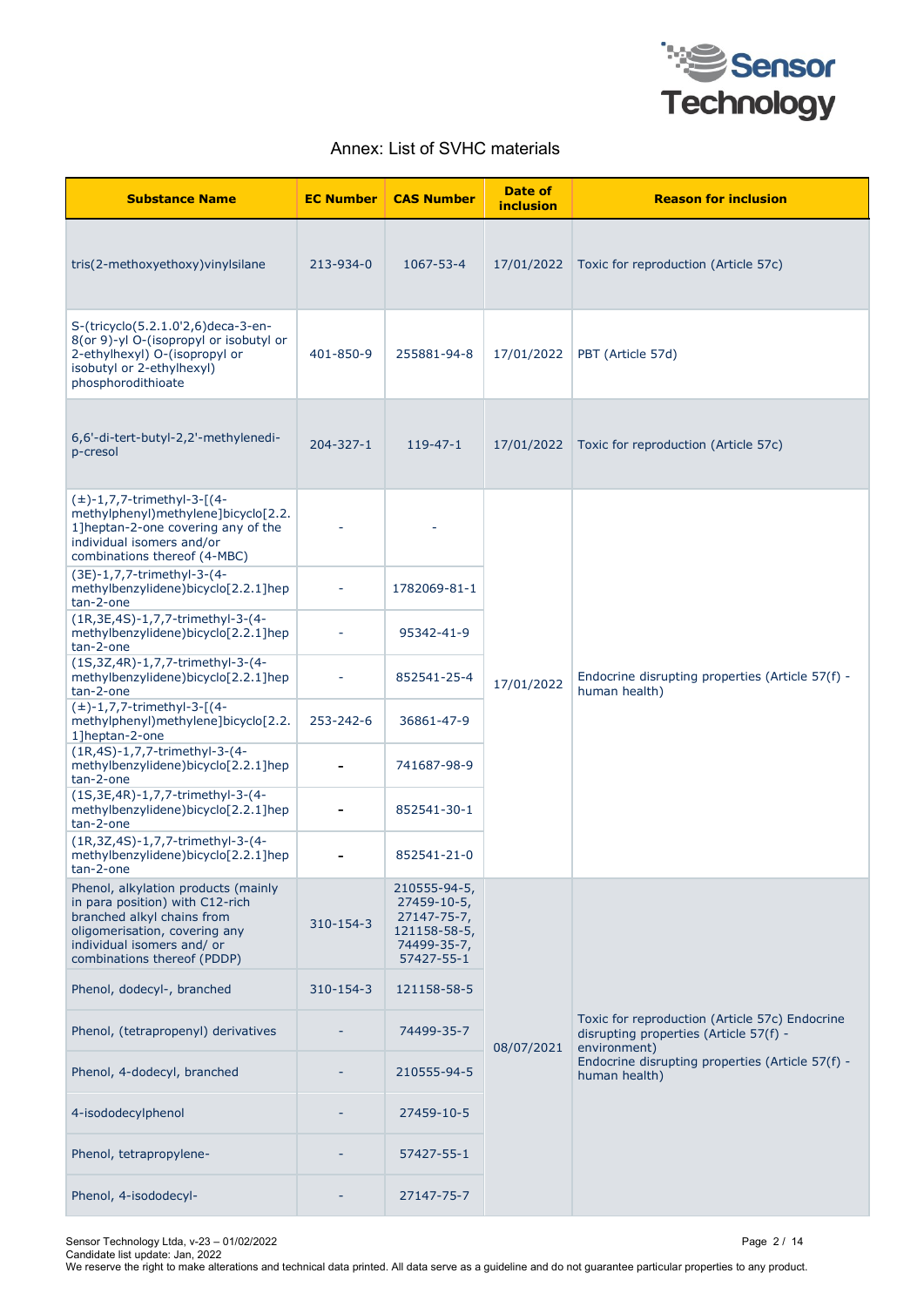

| <b>Substance Name</b>                                                                                                                                                                          | <b>EC Number</b>                            | <b>CAS Number</b>                                        | Date of<br>inclusion | <b>Reason for inclusion</b>                                                                                                           |
|------------------------------------------------------------------------------------------------------------------------------------------------------------------------------------------------|---------------------------------------------|----------------------------------------------------------|----------------------|---------------------------------------------------------------------------------------------------------------------------------------|
| orthoboric acid, sodium salt                                                                                                                                                                   |                                             |                                                          |                      |                                                                                                                                       |
| boric acid (H3BO3), sodium salt,<br>hydrate                                                                                                                                                    |                                             | 25747-83-5                                               |                      |                                                                                                                                       |
| Boric acid (H3BO3), disodium salt                                                                                                                                                              |                                             | 22454-04-2                                               |                      |                                                                                                                                       |
| Trisodium orthoborate                                                                                                                                                                          | 238-253-6                                   | 14312-40-4                                               | 08/07/2021           | Toxic for reproduction (Article 57c)                                                                                                  |
| Boric acid, sodium salt                                                                                                                                                                        | 215-604-1                                   | 1333-73-9                                                |                      |                                                                                                                                       |
| Orthoboric acid, sodium salt                                                                                                                                                                   | 237-560-2                                   | 13840-56-7                                               |                      |                                                                                                                                       |
| Boric acid (H3BO3), sodium salt<br>(1:1)                                                                                                                                                       |                                             | 14890-53-0                                               |                      |                                                                                                                                       |
| Medium-chain chlorinated paraffins<br>(MCCP)                                                                                                                                                   |                                             |                                                          |                      |                                                                                                                                       |
| Alkanes, C14-16, chloro                                                                                                                                                                        |                                             | 1372804-76-6                                             |                      |                                                                                                                                       |
| Alkanes, C14-17, chloro                                                                                                                                                                        | 287-477-0                                   | 85535-85-9                                               | 08/07/2021           | PBT (Article 57d)#vPvB (Article 57e)                                                                                                  |
| di-, tri- and tetrachlorotetradecane                                                                                                                                                           | 950-299-5                                   |                                                          |                      |                                                                                                                                       |
| Tetradecane, chloro derivs.                                                                                                                                                                    |                                             | 198840-65-2                                              |                      |                                                                                                                                       |
| glutaral                                                                                                                                                                                       | 203-856-5                                   | 111-30-8                                                 | 08/07/2021           | Respiratory sensitising properties (Article 57(f) -<br>human health)                                                                  |
| 4,4'-(1-methylpropylidene)bisphenol                                                                                                                                                            | $201 - 025 - 1$                             | $77 - 40 - 7$                                            | 08/07/2021           | Endocrine disrupting properties (Article 57(f) -<br>environment)<br>Endocrine disrupting properties (Article 57(f) -<br>human health) |
| $2-(4-tert-$<br>butylbenzyl) propional dehy de and its<br>individual stereoisomers                                                                                                             | 201-289-8                                   | 75166-31-3,<br>$80 - 54 - 6$<br>75166-30-2               |                      |                                                                                                                                       |
| (2R)-3-(4-tert-butylphenyl)-2-<br>methylpropanal                                                                                                                                               |                                             | 75166-31-3                                               |                      | Toxic for reproduction (Article 57c)                                                                                                  |
| $2-(4-tert-$<br>butylbenzyl)propionaldehyde                                                                                                                                                    | 201-289-8                                   | $80 - 54 - 6$                                            | 08/07/2021           |                                                                                                                                       |
| (2S)-3-(4-tert-butylphenyl)-2-<br>methylpropanal                                                                                                                                               |                                             | 75166-30-2                                               |                      |                                                                                                                                       |
| 2,2-bis(bromomethyl)propane-1,3-<br>diol (BMP); 2,2-dimethylpropan-1-ol,<br>tribromo derivative/3-bromo-2,2-<br>bis(bromomethyl)-1-propanol<br>(TBNPA); 2,3-dibromo-1-propanol<br>$(2,3-DBPA)$ | $253 - 057 - 0,$<br>221-967-7,<br>202-480-9 | 1522-92-5,<br>36483-57-5,<br>3296-90-0,<br>$96 - 13 - 9$ |                      |                                                                                                                                       |
| 2,2-dimethylpropan-1-ol, tribromo<br>derivative (TBNPA)                                                                                                                                        | 253-057-0                                   | 36483-57-5                                               | 08/07/2021           | Carcinogenic (Article 57a)                                                                                                            |
| 3-bromo-2,2-bis(bromomethyl)-1-<br>propanol (TBNPA)                                                                                                                                            |                                             | 1522-92-5                                                |                      |                                                                                                                                       |
| 2,2-bis(bromomethyl)propane-1,3-<br>diol (BMP)                                                                                                                                                 | 221-967-7                                   | 3296-90-0                                                |                      |                                                                                                                                       |
| 2,3-dibromo-1-propanol (2,3-DBPA)                                                                                                                                                              | 202-480-9                                   | $96 - 13 - 9$                                            |                      |                                                                                                                                       |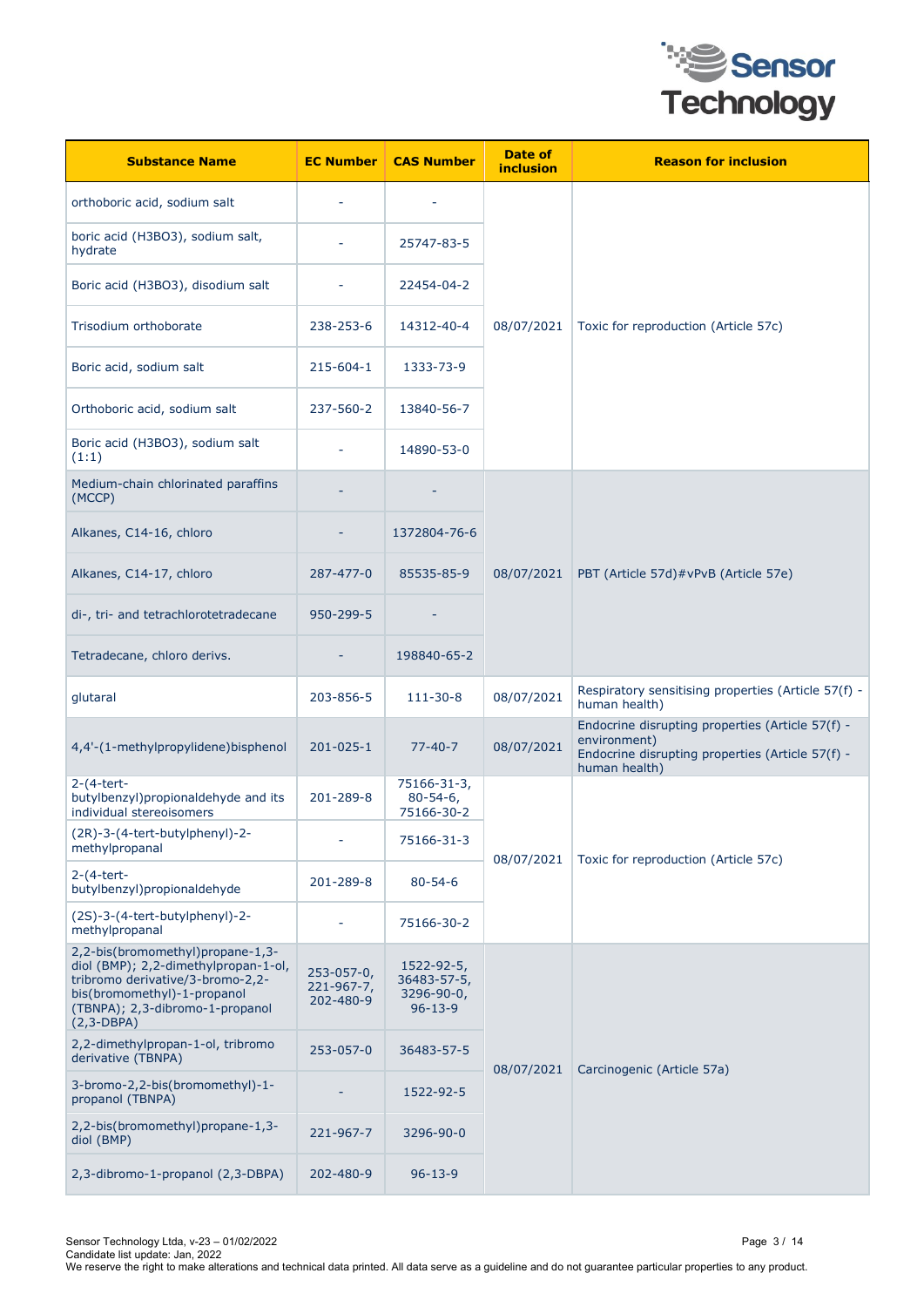

| <b>Substance Name</b>                                                                                                                                                                                                     | <b>EC Number</b> | <b>CAS Number</b> | Date of<br><i>inclusion</i> | <b>Reason for inclusion</b>                                                                                                                                                                                                                                          |
|---------------------------------------------------------------------------------------------------------------------------------------------------------------------------------------------------------------------------|------------------|-------------------|-----------------------------|----------------------------------------------------------------------------------------------------------------------------------------------------------------------------------------------------------------------------------------------------------------------|
| 1,4-dioxane                                                                                                                                                                                                               | $204 - 661 - 8$  | $123 - 91 - 1$    | 08/07/2021                  | Carcinogenic (Article 57a)<br>Equivalent level of concern having probable<br>serious effects to human health (Article 57(f) -<br>human health)<br>Equivalent level of concern having probable<br>serious effects to the environment (Article 57(f)<br>- environment) |
| Dioctyltin dilaurate, stannane,<br>dioctyl-, bis(coco acyloxy) derivs.,<br>and any other stannane, dioctyl-,<br>bis(fatty acyloxy) derivs. wherein<br>C12 is the predominant carbon<br>number of the fatty acyloxy moiety |                  |                   |                             |                                                                                                                                                                                                                                                                      |
| Dioctyltin dilaurate                                                                                                                                                                                                      | 222-883-3        | 3648-18-8         | 19/01/2021                  | Toxic for reproduction (Article 57c)                                                                                                                                                                                                                                 |
| dioctyltin dilaurate; stannane,<br>dioctyl-, bis(coco acyloxy) derivs.                                                                                                                                                    |                  |                   |                             |                                                                                                                                                                                                                                                                      |
| Stannane, dioctyl-, bis(coco acyloxy)<br>derivs.                                                                                                                                                                          | 293-901-5        | 91648-39-4        |                             |                                                                                                                                                                                                                                                                      |
| Bis(2-(2-methoxyethoxy)ethyl)ether                                                                                                                                                                                        | 205-594-7        | 143-24-8          | 19/01/2021                  | Toxic for reproduction (Article 57c)                                                                                                                                                                                                                                 |
| Dibutylbis (pentane-2,4-dionato-<br>$O,O')$ tin                                                                                                                                                                           | 245-152-0        | 22673-19-4        | 25/06/2020                  | Toxic for reproduction (Article 57c)                                                                                                                                                                                                                                 |
| Butyl 4-hydroxybenzoate                                                                                                                                                                                                   | 202-318-7        | $94 - 26 - 8$     | 25/06/2020                  | Endocrine disrupting properties (Article 57(f) -<br>human health)                                                                                                                                                                                                    |
| 2-methylimidazole                                                                                                                                                                                                         | 211-765-7        | 693-98-1          | 25/06/2020                  | Toxic for reproduction (Article 57c)                                                                                                                                                                                                                                 |
| 1-vinylimidazole                                                                                                                                                                                                          | 214-012-0        | 1072-63-5         | 25/06/2020                  | Toxic for reproduction (Article 57c)                                                                                                                                                                                                                                 |
| Perfluorobutane sulfonic acid (PFBS)<br>and its salts                                                                                                                                                                     |                  |                   | 16/01/2020                  | Equivalent level of concern having probable<br>serious effects to human health (Article 57(f) -<br>human health)                                                                                                                                                     |
|                                                                                                                                                                                                                           |                  |                   |                             | Equivalent level of concern having probable<br>serious effects to the environment (Article 57(f)<br>- environment)"                                                                                                                                                  |
| 2-methyl-1-(4-methylthiophenyl)-2-<br>morpholinopropan-1-one                                                                                                                                                              | 400-600-6        | 71868-10-5        | 16/01/2020                  | Toxic for reproduction (Article 57c)                                                                                                                                                                                                                                 |
| 2-benzyl-2-dimethylamino-4'-<br>morpholinobutyrophenone                                                                                                                                                                   | 404-360-3        | 119313-12-1       | 16/01/2020                  | Toxic for reproduction (Article 57c)                                                                                                                                                                                                                                 |
| Diisohexyl phthalate                                                                                                                                                                                                      | 276-090-2        | 71850-09-4        | 16/01/2020                  | Toxic for reproduction (Article 57c)                                                                                                                                                                                                                                 |
| 2-methoxyethyl acetate                                                                                                                                                                                                    | 203-772-9        | 110-49-6          | 16/07/2019                  | Toxic for reproduction (Article 57c)                                                                                                                                                                                                                                 |
| Tris(4-nonylphenyl, branched and<br>linear) phosphite (TNPP) with $\geq$<br>0.1% w/w of 4-nonylphenol,<br>branched and linear (4-NP)                                                                                      |                  |                   | 16/07/2019                  | Endocrine disrupting properties (Article 57(f) -<br>environment)                                                                                                                                                                                                     |
| 2,3,3,3-tetrafluoro-2-<br>(heptafluoropropoxy)propionic acid,<br>its salts and its acyl halides covering<br>any of their individual isomers and<br>combinations thereof                                                   |                  |                   | 16/07/2019                  | Equivalent level of concern having probable<br>serious effects to human health (Article 57(f) -<br>human health)<br>Equivalent level of concern having probable<br>serious effects to the environment (Article 57(f)<br>- environment)                               |
| 4-tert-butylphenol                                                                                                                                                                                                        | 202-679-0        | $98 - 54 - 4$     | 16/07/2019                  | Endocrine disrupting properties (Article 57(f) -<br>environment)                                                                                                                                                                                                     |
| 1,7,7-trimethyl-3-<br>(phenylmethylene)bicyclo[2.2.1]hept<br>an-2-one 3-benzylidene camphor; 3-<br><b>BC</b>                                                                                                              | 239-139-9        | 15087-24-8        | 15/01/2019                  | Endocrine disrupting properties (Article 57(f) -<br>environment)                                                                                                                                                                                                     |
| 2,2-bis(4'-hydroxyphenyl)-4-<br>methylpentane                                                                                                                                                                             | 401-720-1        | 6807-17-6         | 15/01/2019                  | Toxic for reproduction (Article 57c)                                                                                                                                                                                                                                 |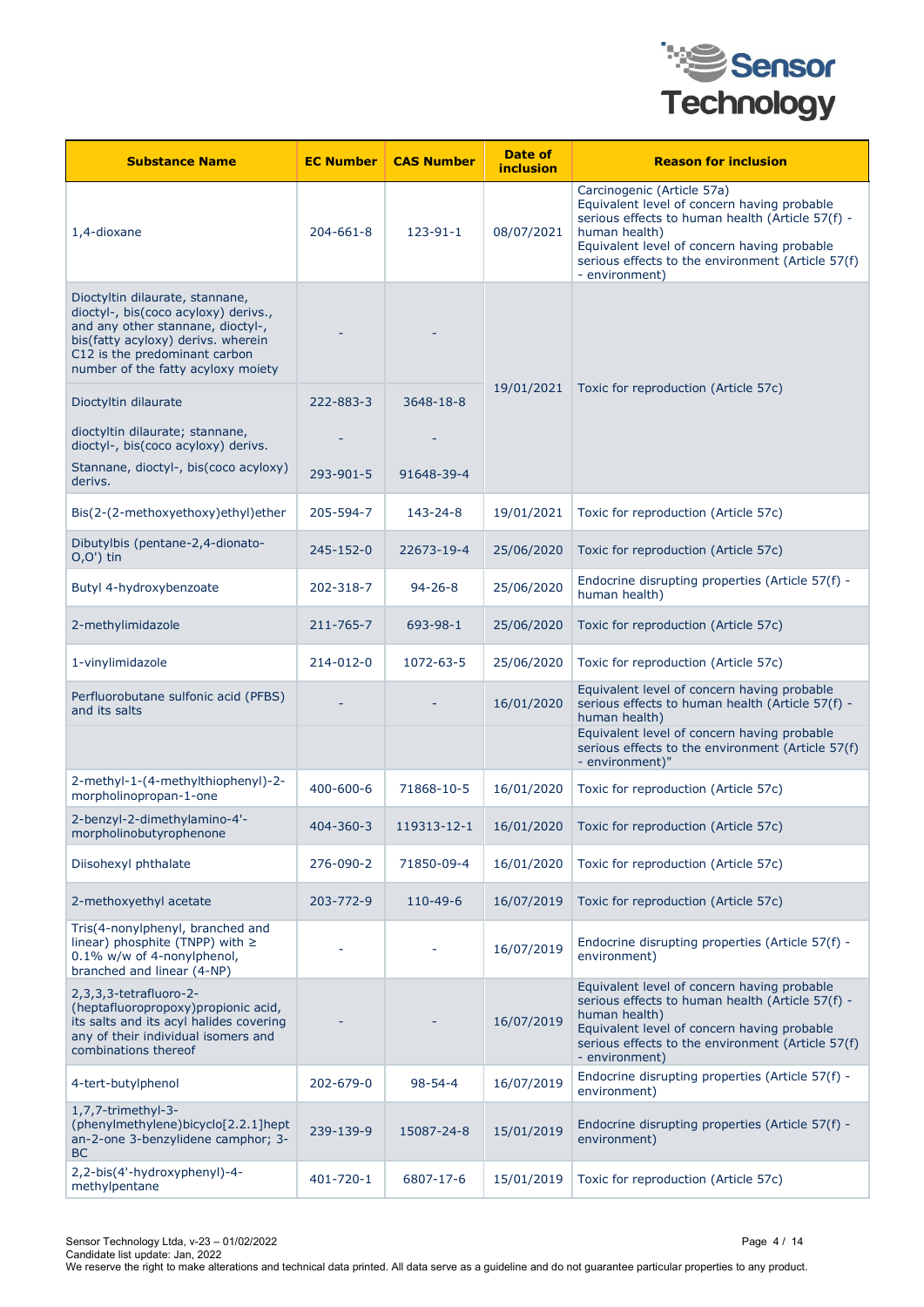

| <b>Substance Name</b>                                                                                                           | <b>EC Number</b> | <b>CAS Number</b>             | Date of<br><i>inclusion</i> | <b>Reason for inclusion</b>                                                                                                                       |
|---------------------------------------------------------------------------------------------------------------------------------|------------------|-------------------------------|-----------------------------|---------------------------------------------------------------------------------------------------------------------------------------------------|
| Benzo[k]fluoranthene                                                                                                            | 205-916-6        | $207 - 08 - 9$                | 15/01/2019                  | Carcinogenic (Article 57a)<br>PBT (Article 57d)<br>vPvB (Article 57e)                                                                             |
| Fluoranthene                                                                                                                    | 205-912-4        | $206 - 44 - 0;$<br>93951-69-0 | 15/01/2019                  | PBT (Article 57d)<br>vPvB (Article 57e)                                                                                                           |
| Phenanthrene                                                                                                                    | 201-581-5        | $85 - 01 - 8$                 | 15/01/2019                  | vPvB (Article 57e)                                                                                                                                |
| Pyrene                                                                                                                          | 204-927-3        | $129-00-0;$<br>1718-52-1      | 15/01/2019                  | PBT (Article 57d)<br>vPvB (Article 57e)                                                                                                           |
| Benzo[ghi]perylene                                                                                                              | 205-883-8        | 191-24-2                      | 27/06/2018                  | PBT (Article 57d)<br>vPvB (Article 57e)                                                                                                           |
| Decamethylcyclopentasiloxane (D5)                                                                                               | 208-764-9        | $541 - 02 - 6$                | 27/06/2018                  | PBT (Article 57d)<br>vPvB (Article 57e)                                                                                                           |
| Disodium octaborate                                                                                                             | 234-541-0        | 12008-41-2                    | 27/06/2018                  | Toxic for reproduction (Article 57c)                                                                                                              |
| Dodecamethylcyclohexasiloxane (D6)                                                                                              | 208-762-8        | 540-97-6                      | 27/06/2018                  | PBT (Article 57d)<br>vPvB (Article 57e)                                                                                                           |
| Ethylenediamine                                                                                                                 | 203-468-6        | $107 - 15 - 3$                | 27/06/2018                  | Respiratory sensitising properties (Article 57(f) -<br>human health)                                                                              |
| Lead                                                                                                                            | 231-100-4        | 7439-92-1                     | 27/06/2018                  | Toxic for reproduction (Article 57c)                                                                                                              |
| Octamethylcyclotetrasiloxane # D4                                                                                               | 209-136-7        | $556 - 67 - 2$                | 27/06/2018                  | PBT (Article 57d)<br>vPvB (Article 57e)                                                                                                           |
| Terphenyl, hydrogenated                                                                                                         | 262-967-7        | 61788-32-7                    | 27/06/2018                  | vPvB (Article 57e)                                                                                                                                |
| Dicyclohexyl phthalate                                                                                                          | 201-545-9        | $84 - 61 - 7$                 | 27/06/2018                  | Toxic for reproduction (Article 57c)<br>Endocrine disrupting properties (Article 57(f) -<br>human health)                                         |
| Benzene-1,2,4-tricarboxylic acid 1,2<br>anhydride (trimellitic anhydride)<br>(TMA)                                              | 209-008-0        | 552-30-7                      | 27/06/2018                  | Respiratory sensitising properties (Article 57(f) -<br>human health)                                                                              |
| Benz[a]anthracene                                                                                                               | 200-280-6        | $56 - 55 - 3,$<br>1718-53-2   | 15/01/2018                  | Carcinogenic (Article 57a)<br>PBT (Article 57d)<br>vPvB (Article 57e)                                                                             |
| Cadmium carbonate                                                                                                               | 208-168-9        | $513 - 78 - 0$                | 15/01/2018                  | Carcinogenic (Article 57a)<br>Mutagenic (Article 57b)<br>Specific target organ toxicity after repeated<br>exposure (Article 57(f) - human health) |
| Cadmium hydroxide                                                                                                               | 244-168-5        | 21041-95-2                    | 15/01/2018                  | Carcinogenic (Article 57a)<br>Mutagenic (Article 57b)<br>Specific target organ toxicity after repeated<br>exposure (Article 57(f) - human health) |
| Cadmium nitrate                                                                                                                 | 233-710-6        | 10022-68-1,<br>10325-94-7     | 15/01/2018                  | Carcinogenic (Article 57a)<br>Mutagenic (Article 57b)<br>Specific target organ toxicity after repeated<br>exposure (Article 57(f) - human health) |
| Chrysene                                                                                                                        | 205-923-4        | $218 - 01 - 9$ ,<br>1719-03-5 | 15/01/2018                  | Carcinogenic (Article 57a)<br>PBT (Article 57d)<br>vPvB (Article 57e)                                                                             |
| Dodecachloropentacyclo[12.2.1.16,9.<br>02,13.05,10]octadeca-7,15-diene<br>("Dechlorane Plus"™)                                  |                  |                               | 15/01/2018                  | vPvB (Article 57e)                                                                                                                                |
| Reaction products of 1,3,4-<br>thiadiazolidine-2,5-dithione,<br>formaldehyde and 4-heptylphenol,<br>branched and linear (RP-HP) |                  |                               | 15/01/2018                  | Endocrine disrupting properties (Article 57(f) -<br>environment)                                                                                  |
| Perfluorohexane-1-sulphonic acid<br>and its salts PFHxS                                                                         |                  |                               | 07/07/2017                  | vPvB (Article 57e)                                                                                                                                |
| 4,4'-isopropylidenediphenol                                                                                                     | 201-245-8        | $80 - 05 - 7$                 | 12/01/2017                  | Toxic for reproduction (Article 57c)                                                                                                              |
| Nonadecafluorodecanoic acid (PFDA)<br>and its sodium and ammonium salts                                                         | 206-400-3        | 335-76-2                      | 12/01/2017                  | Toxic for reproduction (Article 57c)<br>PBT (Article 57 d)                                                                                        |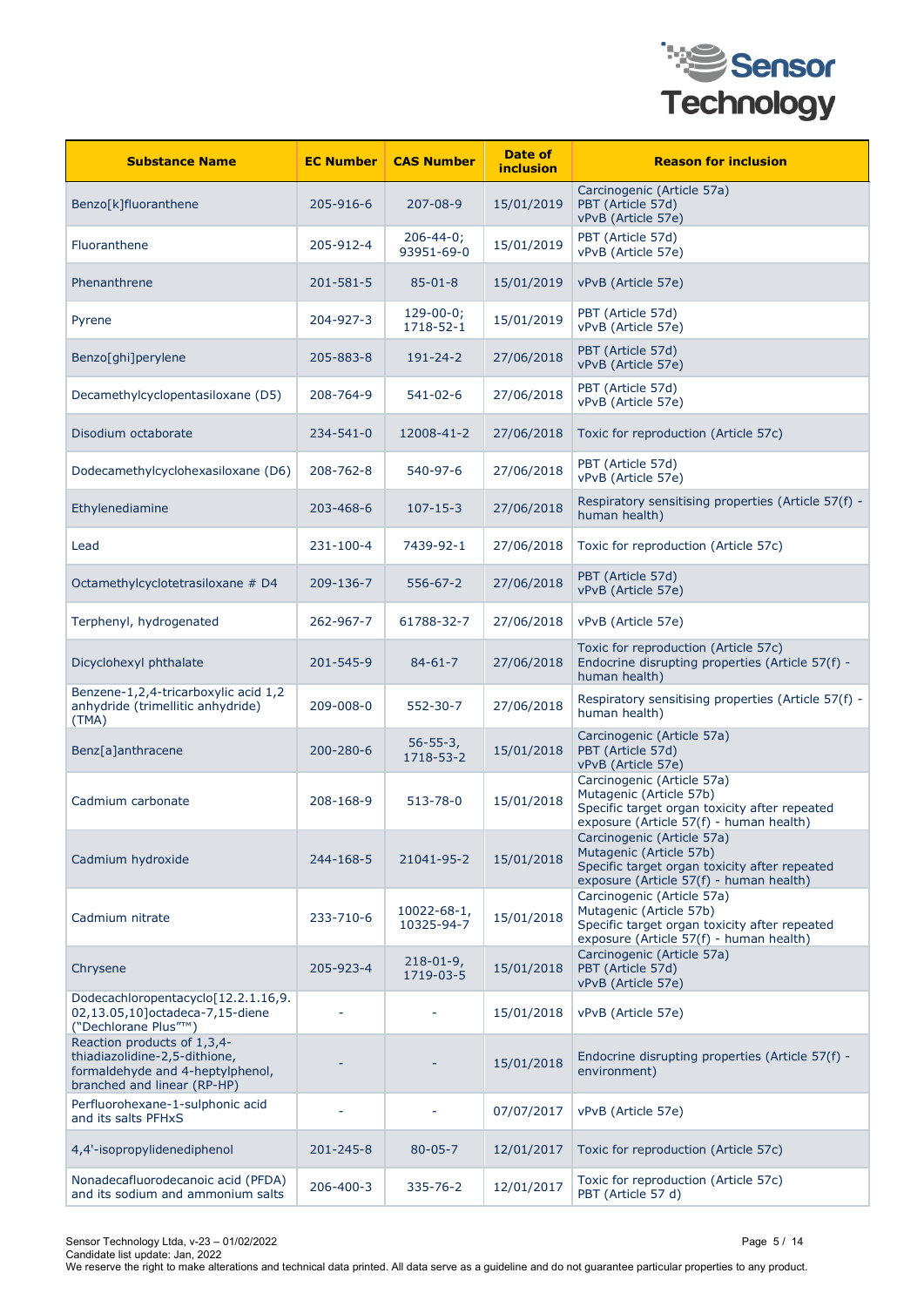

| <b>Substance Name</b>                                                                                                                                                                                                                                                                   | <b>EC Number</b>        | <b>CAS Number</b>                           | Date of<br><b>inclusion</b> | <b>Reason for inclusion</b>                                                                                                                                                                    |
|-----------------------------------------------------------------------------------------------------------------------------------------------------------------------------------------------------------------------------------------------------------------------------------------|-------------------------|---------------------------------------------|-----------------------------|------------------------------------------------------------------------------------------------------------------------------------------------------------------------------------------------|
| 4-heptylphenol, branched and linear                                                                                                                                                                                                                                                     |                         |                                             | 12/01/2017                  | Equivalent level of concern having probable<br>serious effects to environment (Article 57 f)                                                                                                   |
| p-(1,1-dimethylpropyl)phenol                                                                                                                                                                                                                                                            | 201-280-9               | $80 - 46 - 6$                               | 12/01/2017                  | Equivalent level of concern having probable<br>serious effects to environment (Article 57 f)                                                                                                   |
| Benzo[def]chrysene                                                                                                                                                                                                                                                                      | 200-028-5               | $50 - 32 - 8$                               | 20/06/2016                  | Carcinogenic (Article 57a)<br>Mutagenic (Article 57b)<br>Toxic for reproduction (Article 57c)<br>PBT (Article 57 d)<br>vPvB (Article 57 e)                                                     |
| Nitrobenzene                                                                                                                                                                                                                                                                            | 202-716-0               | $98 - 95 - 3$                               | 17/12/2015                  | Toxic for reproduction (Article 57c)                                                                                                                                                           |
| $2,4$ -di-tert-butyl-6- $(5-$<br>chlorobenzotriazol-2-yl)phenol (UV-<br>327)                                                                                                                                                                                                            | 223-383-8               | 3864-99-1                                   | 17/12/2015                  | vPvB (Article 57 e)                                                                                                                                                                            |
| 2-(2H-benzotriazol-2-yl)-4-(tert-<br>butyl)-6-(sec-butyl)phenol (UV-350)                                                                                                                                                                                                                | 253-037-1               | 36437-37-3                                  | 17/12/2015                  | vPvB (Article 57 e)                                                                                                                                                                            |
| 1,3-propanesultone                                                                                                                                                                                                                                                                      | 214-317-9               | 1120-71-4                                   | 17/12/2015                  | Carcinogenic (Article 57a)                                                                                                                                                                     |
| Perfluorononan-1-oic-acid and its<br>sodium and ammonium salts                                                                                                                                                                                                                          | 206-801-3               | $375 - 95 - 1,$<br>21049-39-8,<br>4149-60-4 | 17/12/2015                  | Toxic for reproduction (Article 57c)<br>PBT (Article 57 d)                                                                                                                                     |
| 1,2-benzenedicarboxylic acid, di-C6-<br>10-alkyl esters; 1,2-<br>benzenedicarboxylic acid, mixed<br>decyl and hexyl and octyl diesters<br>with $\geq$ 0.3% of dihexyl phthalate (EC<br>No. 201-559-5)                                                                                   | 271-094-0,<br>272-013-1 | 68515-51-5,<br>68648-93-1                   | 15/06/2015                  | Toxic for reproduction (Article 57c)                                                                                                                                                           |
| 5-sec-butyl-2-(2,4-<br>dimethylcyclohex-3-en-1-yl)-5-<br>methyl-1,3-dioxane [1], 5-sec-butyl-<br>2-(4,6-dimethylcyclohex-3-en-1-yl)-<br>5-methyl-1,3-dioxane [2]<br>[covering any of the individual<br>stereoisomers of [1] and [2] or any<br>combination thereof]                      |                         |                                             | 15/06/2015                  | vPvB (Article 57 e)                                                                                                                                                                            |
| Bis (2-ethylhexyl)phthalate (DEHP)                                                                                                                                                                                                                                                      | 204-211-0               | $117 - 81 - 7$                              | 2014/12/17;<br>2008/10/28   | Equivalent level of concern having probable<br>serious effects to environment (Article 57 f)<br>Toxic for reproduction (Article 57c)                                                           |
| 2-(2H-benzotriazol-2-yl)-4,6-<br>ditertpentylphenol (UV-328)                                                                                                                                                                                                                            | 247-384-8               | 25973-55-1                                  | 17/12/2014                  | PBT (Article 57 d)<br>vPvB (Article 57 e)                                                                                                                                                      |
| 2-benzotriazol-2-yl-4,6-di-tert-<br>butylphenol (UV-320)                                                                                                                                                                                                                                | 223-346-6               | 3846-71-7                                   | 17/12/2014                  | PBT (Article 57 d)<br>vPvB (Article 57 e)                                                                                                                                                      |
| 2-ethylhexyl 10-ethyl-4,4-dioctyl-7-<br>oxo-8-oxa-3,5-dithia-4-<br>stannatetradecanoate (DOTE)                                                                                                                                                                                          | 239-622-4               | 15571-58-1                                  | 17/12/2014                  | Toxic for reproduction (Article 57c)                                                                                                                                                           |
| Cadmium fluoride                                                                                                                                                                                                                                                                        | 232-222-0               | 7790-79-6                                   | 17/12/2014                  | Carcinogenic (Article 57a)<br>Mutagenic (Article 57b)<br>Toxic for reproduction (Article 57c)<br>Equivalent level of concern having probable<br>serious effects to human health (Article 57 f) |
| Cadmium sulphate                                                                                                                                                                                                                                                                        | 233-331-6               | 10124-36-4,<br>31119-53-6                   | 17/12/2014                  | Carcinogenic (Article 57a)<br>Mutagenic (Article 57b)<br>Toxic for reproduction (Article 57c)<br>Equivalent level of concern having probable<br>serious effects to human health (Article 57 f) |
| Reaction mass of 2-ethylhexyl 10-<br>ethyl-4,4-dioctyl-7-oxo-8-oxa-3,5-<br>dithia-4-stannatetradecanoate and<br>2-ethylhexyl 10-ethyl-4-[[2-[(2-<br>ethylhexyl) oxy]-2-oxoethyl]thio]-4-<br>octyl-7-oxo-8-oxa-3,5-dithia-4-<br>stannatetradecanoate (reaction mass<br>of DOTE and MOTE) |                         |                                             | 17/12/2014                  | Toxic for reproduction (Article 57c)                                                                                                                                                           |
| 1,2-Benzenedicarboxylic acid,<br>dihexyl ester, branched and linear                                                                                                                                                                                                                     | 271-093-5               | 68515-50-4                                  | 16/06/2014                  | Toxic for reproduction (Article 57c)                                                                                                                                                           |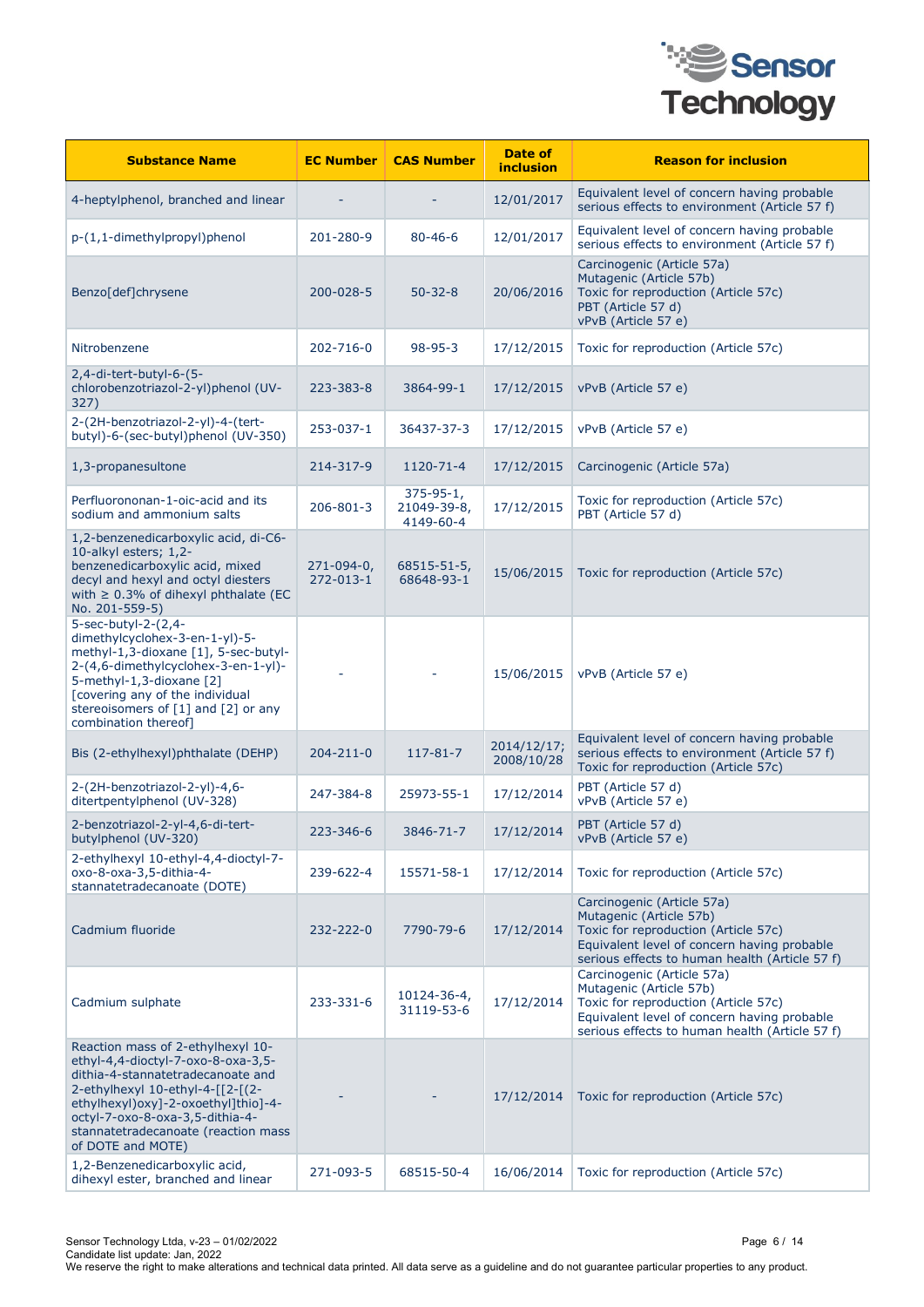

| <b>Substance Name</b>                                                                                                                                                                                                                                                                                                                                          | <b>EC Number</b>        | <b>CAS Number</b>         | Date of<br>inclusion | <b>Reason for inclusion</b>                                                                                                                                                                    |
|----------------------------------------------------------------------------------------------------------------------------------------------------------------------------------------------------------------------------------------------------------------------------------------------------------------------------------------------------------------|-------------------------|---------------------------|----------------------|------------------------------------------------------------------------------------------------------------------------------------------------------------------------------------------------|
| Cadmium chloride                                                                                                                                                                                                                                                                                                                                               | 233-296-7               | 10108-64-2                | 16/06/2014           | Carcinogenic (Article 57a)<br>Mutagenic (Article 57b)<br>Toxic for reproduction (Article 57c)<br>Equivalent level of concern having probable<br>serious effects to human health (Article 57 f) |
| Sodium perborate, perboric acid,<br>sodium salt                                                                                                                                                                                                                                                                                                                | 239-172-9,<br>234-390-0 | 15120-21-5,<br>11138-47-9 | 16/06/2014           | Toxic for reproduction (Article 57c)                                                                                                                                                           |
| Sodium peroxometaborate                                                                                                                                                                                                                                                                                                                                        | 231-556-4               | 7632-4-4                  | 16/06/2014           | Toxic for reproduction (Article 57c)                                                                                                                                                           |
| Cadmium sulphide                                                                                                                                                                                                                                                                                                                                               | 215-147-8               | 1306-23-6                 | 16/12/2013           | Carcinogenic (Article 57a)<br>Equivalent level of concern having probable<br>serious effects to human health (Article 57 f)                                                                    |
| Dihexyl phthalate                                                                                                                                                                                                                                                                                                                                              | 201-559-5               | $84 - 75 - 3$             | 16/12/2013           | Toxic for reproduction (Article 57c)                                                                                                                                                           |
| Disodium 3,3'-[[1,1'-biphenyl]-4,4'-<br>diylbis(azo)]bis(4-<br>aminonaphthalene-1-sulphonate)<br>(C.I. Direct Red 28)                                                                                                                                                                                                                                          | 209-358-4               | 573-58-0                  | 16/12/2013           | Carcinogenic (Article 57a)                                                                                                                                                                     |
| Disodium 4-amino-3-[[4'-[(2,4-<br>diaminophenyl)azo][1,1'-biphenyl]-<br>4-yl]azo] -5-hydroxy-6-<br>(phenylazo)naphthalene-2,7-<br>disulphonate (C.I. Direct Black 38)                                                                                                                                                                                          | 217-710-3               | 1937-37-7                 | 16/12/2013           | Carcinogenic (Article 57a)                                                                                                                                                                     |
| Imidazolidine-2-thione (2-<br>imidazoline-2-thiol)                                                                                                                                                                                                                                                                                                             | 202-506-9               | $96 - 45 - 7$             | 16/12/2013           | Toxic for reproduction (Article 57c)                                                                                                                                                           |
| Lead di(acetate)                                                                                                                                                                                                                                                                                                                                               | 206-104-4               | $301 - 04 - 2$            | 16/12/2013           | Toxic for reproduction (Article 57c)                                                                                                                                                           |
| Trixylyl phosphate                                                                                                                                                                                                                                                                                                                                             | 246-677-8               | 25155-23-1                | 16/12/2013           | Toxic for reproduction (Article 57c)                                                                                                                                                           |
| 4-Nonylphenol, branched and linear,<br>ethoxylated [substances with a linear<br>and/or branched alkyl chain with a<br>carbon number of 9 covalently bound<br>in position 4 to phenol, ethoxylated<br>covering UVCB- and well-defined<br>substances, polymers and<br>homologues, which include any of<br>the individual isomers and/or<br>combinations thereof] |                         |                           | 20/06/2013           | Equivalent level of concern having probable<br>serious effects to environment (Article 57 f)                                                                                                   |
| Ammonium<br>pentadecafluorooctanoate (APFO)                                                                                                                                                                                                                                                                                                                    | 223-320-4               | 3825-26-1                 | 20/06/2013           | PBT (Article 57 d)<br>Toxic for reproduction (Article 57c)                                                                                                                                     |
| Cadmium                                                                                                                                                                                                                                                                                                                                                        | 231-152-8               | 7440-43-9                 | 20/06/2013           | Carcinogenic (Article 57a)<br>Equivalent level of concern having probable<br>serious effects to human health (Article 57 f)                                                                    |
| Cadmium oxide                                                                                                                                                                                                                                                                                                                                                  | 215-146-2               | 1306-19-0                 | 20/06/2013           | Carcinogenic (Article 57a)<br>Equivalent level of concern having probable<br>serious effects to human health (Article 57 f)                                                                    |
| Dipentyl phthalate (DPP)                                                                                                                                                                                                                                                                                                                                       | 205-017-9               | 131-18-0                  | 20/06/2013           | Toxic for reproduction (Article 57c)                                                                                                                                                           |
| Pentadecafluorooctanoic acid (PFOA)                                                                                                                                                                                                                                                                                                                            | 206-397-9               | 335-67-1                  | 20/06/2013           | PBT (Article 57 d)<br>Toxic for reproduction (Article 57c)                                                                                                                                     |
| 1,2-Benzenedicarboxylic acid,<br>dipentyl ester, branched and linear                                                                                                                                                                                                                                                                                           | 284-032-2               | 84777-06-0                | 19/12/2012           | Toxic for reproduction (Article 57c)                                                                                                                                                           |
| 1,2-Diethoxyethane                                                                                                                                                                                                                                                                                                                                             | 211-076-1               | $629 - 14 - 1$            | 19/12/2012           | Toxic for reproduction (Article 57c)                                                                                                                                                           |
| 1-bromopropane (n-propyl bromide)                                                                                                                                                                                                                                                                                                                              | 203-445-0               | 106-94-5                  | 19/12/2012           | Toxic for reproduction (Article 57c)                                                                                                                                                           |
| 3-ethyl-2-methyl-2-(3-methylbutyl)-<br>1,3-oxazolidine                                                                                                                                                                                                                                                                                                         | 421-150-7               | 143860-04-2               | 19/12/2012           | Toxic for reproduction (Article 57c)                                                                                                                                                           |
| 4,4'-methylenedi-o-toluidine                                                                                                                                                                                                                                                                                                                                   | 212-658-8               | 838-88-0                  | 19/12/2012           | Carcinogenic (Article 57a)                                                                                                                                                                     |
| 4,4'-oxydianiline and its salts                                                                                                                                                                                                                                                                                                                                | 202-977-0               | $101 - 80 - 4$            | 19/12/2012           | Carcinogenic (Article 57a)<br>Mutagenic (Article 57b)                                                                                                                                          |

Sensor Technology Ltda, v-23 – 01/02/2022 Page 7 / 14 Candidate list update: Jan, 2022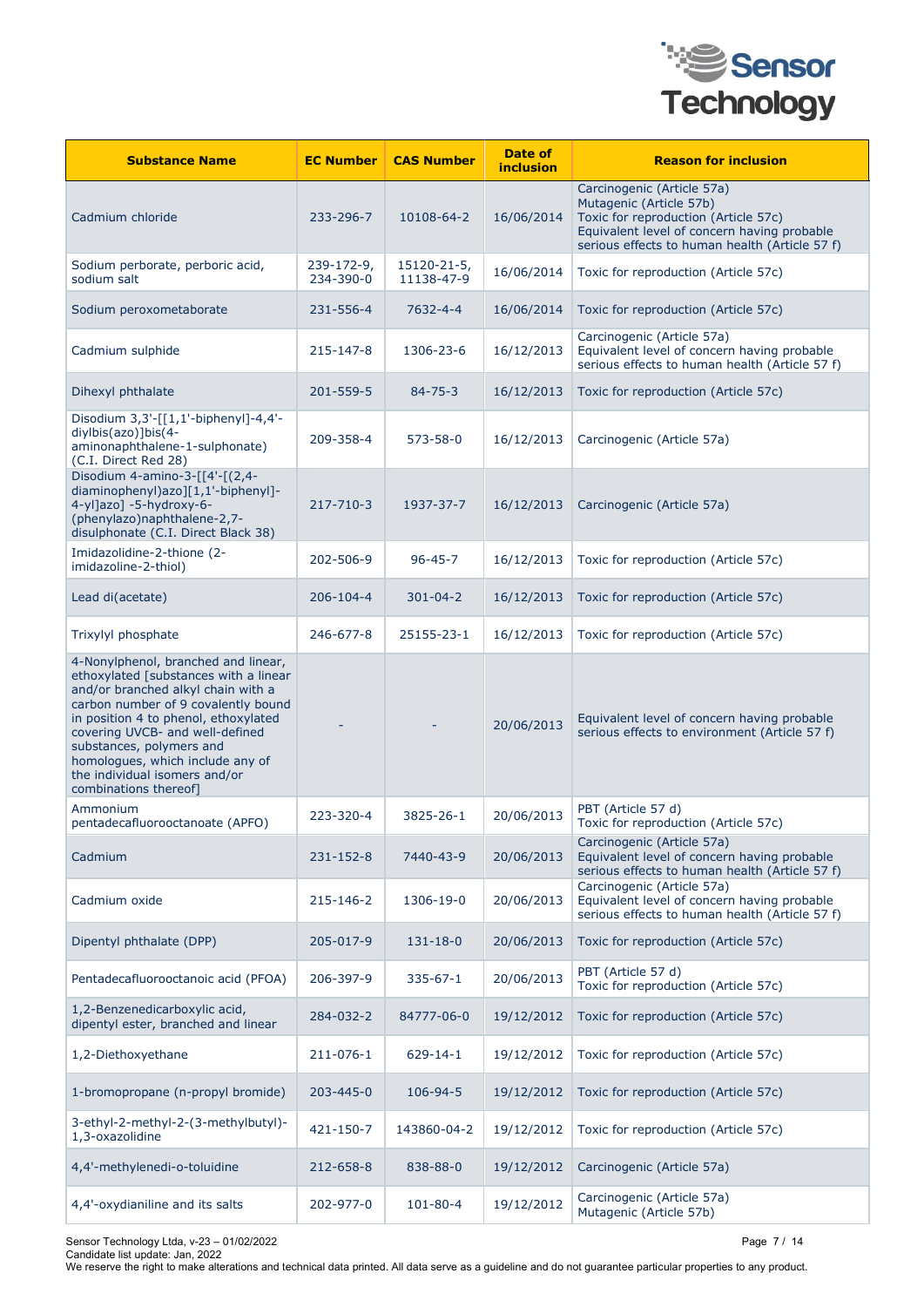

| <b>Substance Name</b>                                                                                                                                                                                                                                                                                                       | <b>EC Number</b>                      | <b>CAS Number</b>                           | Date of<br>inclusion | <b>Reason for inclusion</b>                                                                   |
|-----------------------------------------------------------------------------------------------------------------------------------------------------------------------------------------------------------------------------------------------------------------------------------------------------------------------------|---------------------------------------|---------------------------------------------|----------------------|-----------------------------------------------------------------------------------------------|
| 4-(1,1,3,3-tetramethylbutyl)phenol,<br>ethoxylated [covering well-defined<br>substances and UVCB substances,<br>polymers and homologues]                                                                                                                                                                                    |                                       |                                             | 19/12/2012           | Equivalent level of concern having probable<br>serious effects to environment (Article 57 f)  |
| 4-aminoazobenzene                                                                                                                                                                                                                                                                                                           | 200-453-6                             | $60 - 09 - 3$                               | 19/12/2012           | Carcinogenic (Article 57a)                                                                    |
| 4-methyl-m-phenylenediamine<br>(toluene-2,4-diamine)                                                                                                                                                                                                                                                                        | 202-453-1                             | $95 - 80 - 7$                               | 19/12/2012           | Carcinogenic (Article 57a)                                                                    |
| 4-Nonylphenol, branched and linear<br>[substances with a linear and/or<br>branched alkyl chain with a carbon<br>number of 9 covalently bound in<br>position 4 to phenol, covering also<br>UVCB- and well-defined substances<br>which include any of the individual<br>isomers or a combination thereof]                     |                                       |                                             | 19/12/2012           | Equivalent level of concern having probable<br>serious effects to environment (Article 57 f)  |
| 6-methoxy-m-toluidine (p-cresidine)                                                                                                                                                                                                                                                                                         | 204-419-1                             | $120 - 71 - 8$                              | 19/12/2012           | Carcinogenic (Article 57a)                                                                    |
| [Phthalato(2-)]dioxotrilead                                                                                                                                                                                                                                                                                                 | 273-688-5                             | 69011-06-9                                  | 19/12/2012           | Toxic for reproduction (Article 57c)                                                          |
| Acetic acid, lead salt, basic                                                                                                                                                                                                                                                                                               | 257-175-3                             | 51404-69-4                                  | 19/12/2012           | Toxic for reproduction (Article 57c)                                                          |
| Biphenyl-4-ylamine                                                                                                                                                                                                                                                                                                          | 202-177-1                             | $92 - 67 - 1$                               | 19/12/2012           | Carcinogenic (Article 57a)                                                                    |
| Bis(pentabromophenyl) ether<br>(decabromodiphenyl ether)<br>(DecaBDE)                                                                                                                                                                                                                                                       | 214-604-9                             | 1163-19-5                                   | 19/12/2012           | PBT (Article 57 d)<br>vPvB (Article 57 e)                                                     |
| Cyclohexane-1,2-dicarboxylic<br>anhydride [1], cis-cyclohexane-1,2-<br>dicarboxylic anhydride [2], trans-<br>cyclohexane-1,2-dicarboxylic<br>anhydride [3] [The individual cis- [2]<br>and trans- [3] isomer substances<br>and all possible combinations of the<br>cis- and trans-isomers [1] are<br>covered by this entry] | 201-604-9,<br>236-086-3,<br>238-009-9 | $85 - 42 - 7,$<br>13149-00-3,<br>14166-21-3 | 19/12/2012           | Equivalent level of concern having probable<br>serious effects to human health (Article 57 f) |
| Diazene-1,2-dicarboxamide (C,C'-<br>azodi(formamide)) (ADCA)                                                                                                                                                                                                                                                                | 204-650-8                             | 123-77-3                                    | 19/12/2012           | Equivalent level of concern having probable<br>serious effects to human health (Article 57 f) |
| Dibutyltin dichloride (DBTC)                                                                                                                                                                                                                                                                                                | 211-670-0                             | 683-18-1                                    | 19/12/2012           | Toxic for reproduction (Article 57c)                                                          |
| Diethyl sulphate                                                                                                                                                                                                                                                                                                            | 200-589-6                             | $64 - 67 - 5$                               | 19/12/2012           | Carcinogenic (Article 57a)<br>Mutagenic (Article 57b)                                         |
| Diisopentyl phthalate                                                                                                                                                                                                                                                                                                       | 210-088-4                             | $605 - 50 - 5$                              | 19/12/2012           | Toxic for reproduction (Article 57c)                                                          |
| Dimethyl sulphate                                                                                                                                                                                                                                                                                                           | 201-058-1                             | $77 - 78 - 1$                               | 19/12/2012           | Carcinogenic (Article 57a)                                                                    |
| Dinoseb (6-sec-butyl-2,4-<br>dinitrophenol)                                                                                                                                                                                                                                                                                 | 201-861-7                             | 88-85-7                                     | 19/12/2012           | Toxic for reproduction (Article 57c)                                                          |
| Dioxobis(stearato)trilead                                                                                                                                                                                                                                                                                                   | 235-702-8                             | 12578-12-0                                  | 19/12/2012           | Toxic for reproduction (Article 57c)                                                          |
| Fatty acids, C16-18, lead salts                                                                                                                                                                                                                                                                                             | 292-966-7                             | 91031-62-8                                  | 19/12/2012           | Toxic for reproduction (Article 57c)                                                          |
| Furan                                                                                                                                                                                                                                                                                                                       | 203-727-3                             | $110 - 00 - 9$                              | 19/12/2012           | Carcinogenic (Article 57a)                                                                    |
| Henicosafluoroundecanoic acid                                                                                                                                                                                                                                                                                               | 218-165-4                             | 2058-94-8                                   | 19/12/2012           | vPvB (Article 57 e)                                                                           |
| Heptacosafluorotetradecanoic acid                                                                                                                                                                                                                                                                                           | 206-803-4                             | 376-06-7                                    | 19/12/2012           | vPvB (Article 57 e)                                                                           |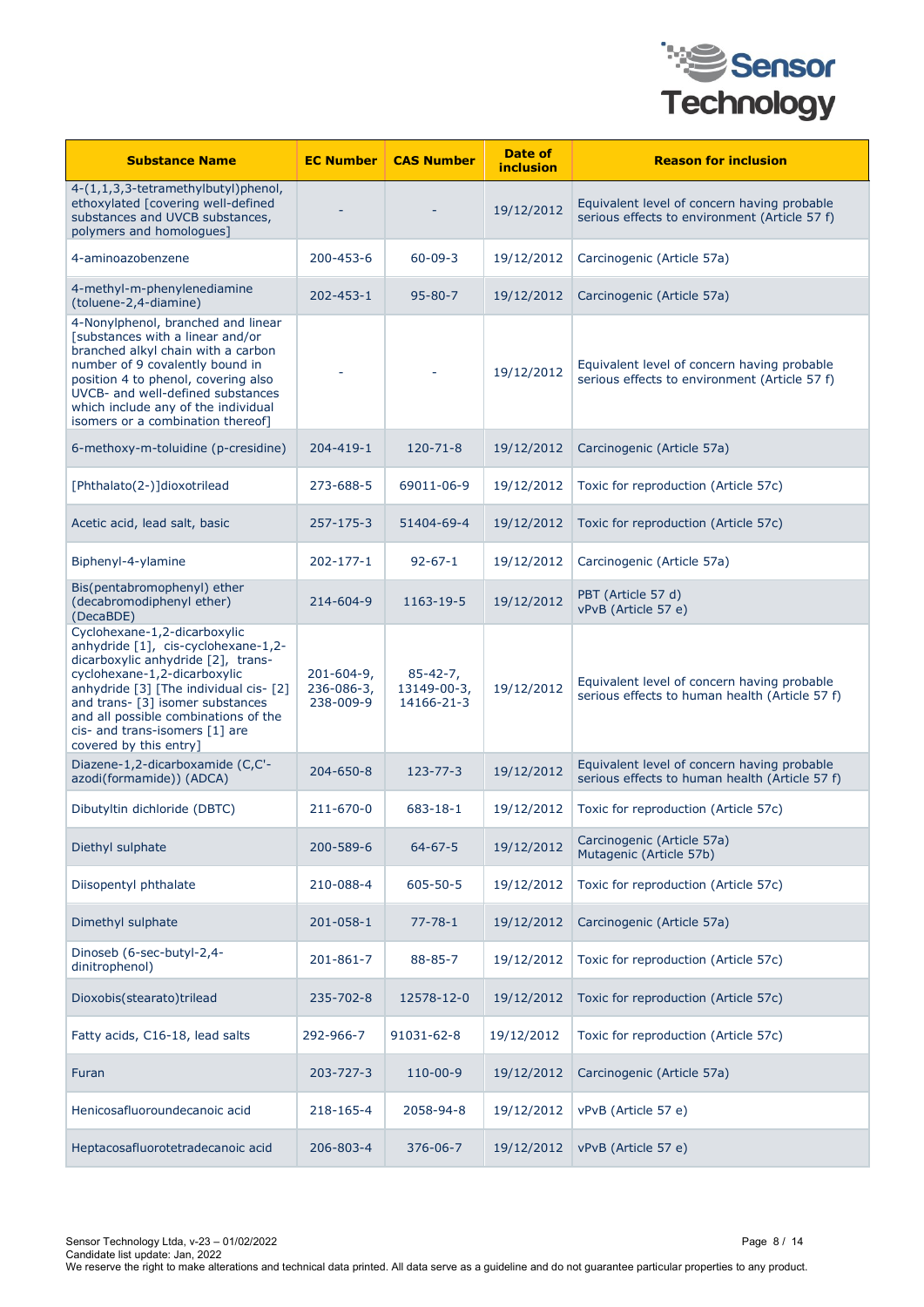

| <b>Substance Name</b>                                                                                                                                                                                                                                                                                                                                                                                                                                 | <b>EC Number</b>                                    | <b>CAS Number</b>                                       | Date of<br><b>inclusion</b> | <b>Reason for inclusion</b>                                                                   |
|-------------------------------------------------------------------------------------------------------------------------------------------------------------------------------------------------------------------------------------------------------------------------------------------------------------------------------------------------------------------------------------------------------------------------------------------------------|-----------------------------------------------------|---------------------------------------------------------|-----------------------------|-----------------------------------------------------------------------------------------------|
| Hexahydromethylphthalic anhydride<br>[1], Hexahydro-4-methylphthalic<br>anhydride [2], Hexahydro-1-<br>methylphthalic anhydride [3],<br>Hexahydro-3-methylphthalic<br>anhydride [4] [The individual<br>isomers [2], [3] and [4] (including<br>their cis- and trans- stereo isomeric<br>forms) and all possible combinations<br>of the isomers [1] are covered by<br>this entry]                                                                       | 247-094-1,<br>243-072-0,<br>256-356-4,<br>260-566-1 | 25550-51-0,<br>19438-60-9,<br>48122-14-1,<br>57110-29-9 | 19/12/2012                  | Equivalent level of concern having probable<br>serious effects to human health (Article 57 f) |
| Lead bis(tetrafluoroborate)                                                                                                                                                                                                                                                                                                                                                                                                                           | 237-486-0                                           | 13814-96-5                                              | 19/12/2012                  | Toxic for reproduction (Article 57c)                                                          |
| Lead cyanamidate                                                                                                                                                                                                                                                                                                                                                                                                                                      | 244-073-9                                           | 20837-86-9                                              | 19/12/2012                  | Toxic for reproduction (Article 57c)                                                          |
| Lead dinitrate                                                                                                                                                                                                                                                                                                                                                                                                                                        | 233-245-9                                           | 10099-74-8                                              | 19/12/2012                  | Toxic for reproduction (Article 57c)                                                          |
| Lead monoxide (lead oxide)                                                                                                                                                                                                                                                                                                                                                                                                                            | 215-267-0                                           | 1317-36-8                                               | 19/12/2012                  | Toxic for reproduction (Article 57c)                                                          |
| Lead oxide sulfate                                                                                                                                                                                                                                                                                                                                                                                                                                    | 234-853-7                                           | 12036-76-9                                              | 19/12/2012                  | Toxic for reproduction (Article 57c)                                                          |
| Lead titanium trioxide                                                                                                                                                                                                                                                                                                                                                                                                                                | 235-038-9                                           | 12060-00-3                                              | 19/12/2012                  | Toxic for reproduction (Article 57c)                                                          |
| Lead titanium zirconium oxide                                                                                                                                                                                                                                                                                                                                                                                                                         | 235-727-4                                           | 12626-81-2                                              | 19/12/2012                  | Toxic for reproduction (Article 57c)                                                          |
| Methoxyacetic acid                                                                                                                                                                                                                                                                                                                                                                                                                                    | 210-894-6                                           | $625 - 45 - 6$                                          | 19/12/2012                  | Toxic for reproduction (Article 57c)                                                          |
| Methyloxirane (Propylene oxide)                                                                                                                                                                                                                                                                                                                                                                                                                       | 200-879-2                                           | $75 - 56 - 9$                                           | 19/12/2012                  | Carcinogenic (Article 57a)<br>Mutagenic (Article 57b)                                         |
| N,N-dimethylformamide                                                                                                                                                                                                                                                                                                                                                                                                                                 | 200-679-5                                           | $68 - 12 - 2$                                           | 19/12/2012                  | Toxic for reproduction (Article 57c)                                                          |
| N-methylacetamide                                                                                                                                                                                                                                                                                                                                                                                                                                     | $201 - 182 - 6$                                     | $79 - 16 - 3$                                           | 19/12/2012                  | Toxic for reproduction (Article 57c)                                                          |
| N-pentyl-isopentylphthalate                                                                                                                                                                                                                                                                                                                                                                                                                           |                                                     | 776297-69-9                                             | 19/12/2012                  | Toxic for reproduction (Article 57c)                                                          |
| o-aminoazotoluene                                                                                                                                                                                                                                                                                                                                                                                                                                     | 202-591-2                                           | $97 - 56 - 3$                                           | 19/12/2012                  | Carcinogenic (Article 57a)                                                                    |
| o-toluidine                                                                                                                                                                                                                                                                                                                                                                                                                                           | 202-429-0                                           | $95 - 53 - 4$                                           | 19/12/2012                  | Carcinogenic (Article 57a)                                                                    |
| Orange lead (lead tetroxide)                                                                                                                                                                                                                                                                                                                                                                                                                          | 215-235-6                                           | 1314-41-6                                               | 19/12/2012                  | Toxic for reproduction (Article 57c)                                                          |
| Pentacosafluorotridecanoic acid                                                                                                                                                                                                                                                                                                                                                                                                                       | 276-745-2                                           | 72629-94-8                                              | 19/12/2012                  | vPvB (Article 57 e)                                                                           |
| Pentalead tetraoxide sulphate                                                                                                                                                                                                                                                                                                                                                                                                                         | 235-067-7                                           | 12065-90-6                                              | 19/12/2012                  | Toxic for reproduction (Article 57c)                                                          |
| Pyrochlore, antimony lead yellow                                                                                                                                                                                                                                                                                                                                                                                                                      | 232-382-1                                           | 8012-00-8                                               | 19/12/2012                  | Toxic for reproduction (Article 57c)                                                          |
| Silicic acid<br>(H <sub>2</sub> Si <sub>2</sub> O<br>$\langle \text{sub}>5\\ \langle \text{sub}> \rangle$ , barium salt $(1:1)$ ,<br>lead-doped [with lead (Pb) content<br>above the applicable generic<br>concentration limit for 'toxicity for<br>reproduction' Repr. 1A (CLP) or<br>category 1 (DSD), the substance is a<br>member of the group entry of lead<br>compounds, with index number 082-<br>001-00-6 in Regulation (EC) No<br>1272/2008] | $272 - 271 - 5$                                     | 68784-75-8                                              | 19/12/2012                  | Toxic for reproduction (Article 57c)                                                          |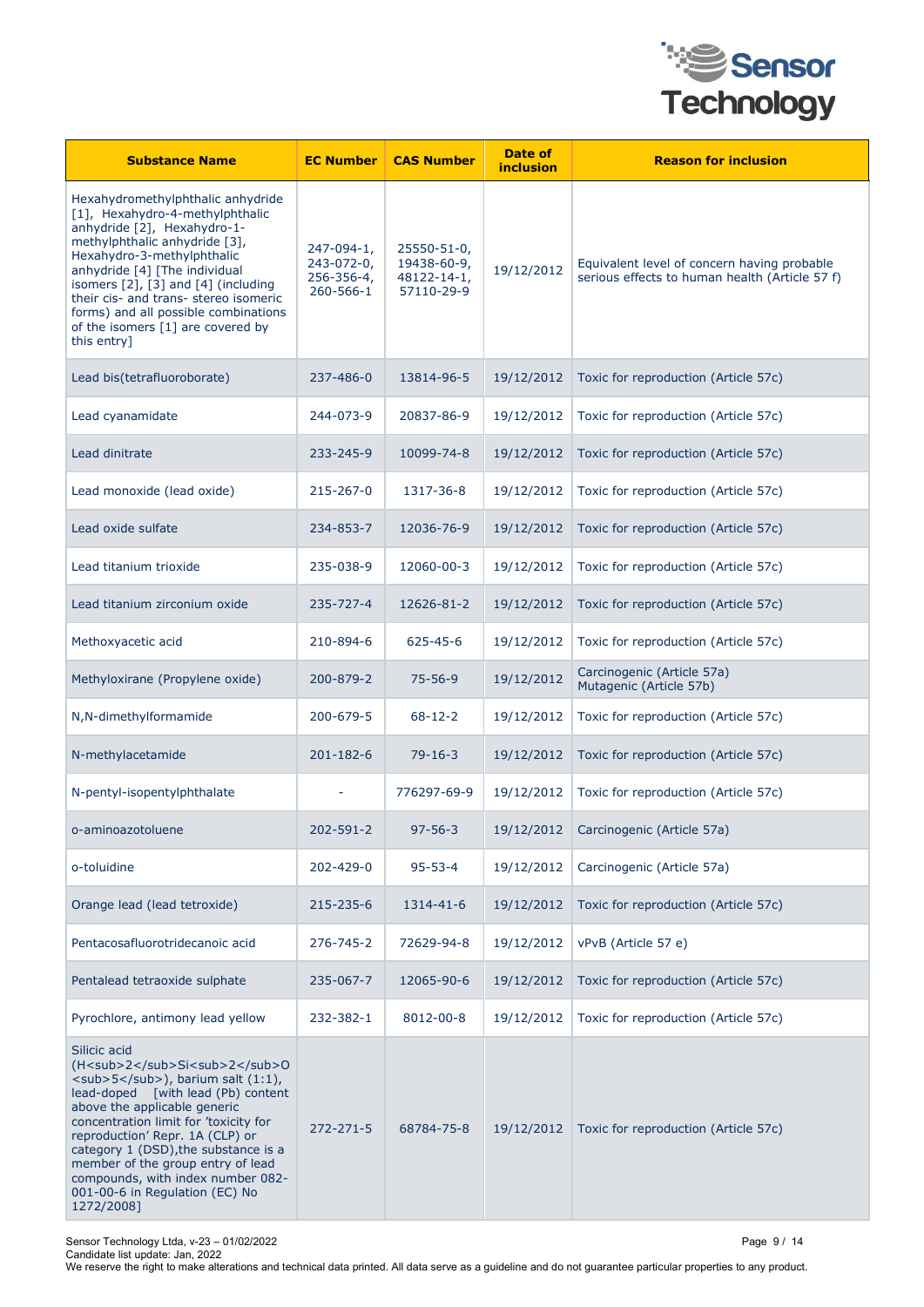

| <b>Substance Name</b>                                                                                                                                                                                                                                                | <b>EC Number</b> | <b>CAS Number</b> | Date of<br>inclusion | <b>Reason for inclusion</b>          |
|----------------------------------------------------------------------------------------------------------------------------------------------------------------------------------------------------------------------------------------------------------------------|------------------|-------------------|----------------------|--------------------------------------|
| Silicic acid, lead salt                                                                                                                                                                                                                                              | 234-363-3        | 11120-22-2        | 19/12/2012           | Toxic for reproduction (Article 57c) |
| Sulfurous acid, lead salt, dibasic                                                                                                                                                                                                                                   | 263-467-1        | 62229-08-7        | 19/12/2012           | Toxic for reproduction (Article 57c) |
| Tetraethyllead                                                                                                                                                                                                                                                       | 201-075-4        | $78 - 00 - 2$     | 19/12/2012           | Toxic for reproduction (Article 57c) |
| Tetralead trioxide sulphate                                                                                                                                                                                                                                          | 235-380-9        | 12202-17-4        | 19/12/2012           | Toxic for reproduction (Article 57c) |
| Tricosafluorododecanoic acid                                                                                                                                                                                                                                         | 206-203-2        | $307 - 55 - 1$    | 19/12/2012           | vPvB (Article 57 e)                  |
| Trilead bis(carbonate) dihydroxide                                                                                                                                                                                                                                   | 215-290-6        | 1319-46-6         | 19/12/2012           | Toxic for reproduction (Article 57c) |
| Trilead dioxide phosphonate                                                                                                                                                                                                                                          | 235-252-2        | 12141-20-7        | 19/12/2012           | Toxic for reproduction (Article 57c) |
| 1,2-bis(2-methoxyethoxy)ethane<br>(TEGDME, triglyme)                                                                                                                                                                                                                 | 203-977-3        | 112-49-2          | 18/06/2012           | Toxic for reproduction (Article 57c) |
| 1,2-dimethoxyethane, ethylene glycol<br>dimethyl ether (EGDME)                                                                                                                                                                                                       | 203-794-9        | $110 - 71 - 4$    | 18/06/2012           | Toxic for reproduction (Article 57c) |
| 1,3,5-Tris(oxiran-2-ylmethyl)-1,3,5-<br>triazinane-2,4,6-trione (TGIC)                                                                                                                                                                                               | 219-514-3        | 2451-62-9         | 18/06/2012           | Mutagenic (Article 57b)              |
| 1,3,5-tris[(2S and 2R)-2,3-<br>epoxypropyl]-1,3,5-triazine-2,4,6-<br>(1H, 3H, 5H)-trione (β-TGIC)                                                                                                                                                                    | 423-400-0        | 59653-74-6        | 18/06/2012           | Mutagenic (Article 57b)              |
| 4,4'-bis(dimethylamino)-4"-<br>(methylamino)trityl alcohol [with ≥<br>0.1% of Michler's ketone (EC No.<br>202-027-5) or Michler's base (EC No.<br>202-959-2)]                                                                                                        | 209-218-2        | $561 - 41 - 1$    | 18/06/2012           | Carcinogenic (Article 57a)           |
| 4,4'-bis(dimethylamino)<br>benzophenone (Michler's ketone)                                                                                                                                                                                                           | 202-027-5        | $90 - 94 - 8$     | 18/06/2012           | Carcinogenic (Article 57a)           |
| [4-[4,4'-bis(dimethylamino)<br>benzhydrylidene]cyclohexa-2,5-dien-<br>1-ylidene]dimethylammonium<br>chloride (C.I. Basic Violet 3) [with $\ge$<br>0.1% of Michler's ketone (EC No.<br>202-027-5) or Michler's base (EC No.<br>$202 - 959 - 2$ ]                      | 208-953-6        | 548-62-9          | 18/06/2012           | Carcinogenic (Article 57a)           |
| [4-[[4-anilino-1-naphthyl][4-<br>(dimethylamino)phenyl]methylene]c<br>yclohexa-2,5-dien-1-ylidene]<br>dimethylammonium chloride (C.I.<br>Basic Blue 26) [with $\geq 0.1\%$ of<br>Michler's ketone (EC No. 202-027-5)<br>or Michler's base (EC No. 202-959-<br>$2)$ ] | 219-943-6        | 2580-56-5         | 18/06/2012           | Carcinogenic (Article 57a)           |
| Diboron trioxide                                                                                                                                                                                                                                                     | 215-125-8        | 1303-86-2         | 18/06/2012           | Toxic for reproduction (Article 57c) |
| Formamide                                                                                                                                                                                                                                                            | 200-842-0        | $75 - 12 - 7$     | 18/06/2012           | Toxic for reproduction (Article 57c) |
| Lead(II) bis(methanesulfonate)                                                                                                                                                                                                                                       | 401-750-5        | 17570-76-2        | 18/06/2012           | Toxic for reproduction (Article 57c) |
| N, N, N', N'-tetramethyl-4, 4'-<br>methylenedianiline (Michler's base)                                                                                                                                                                                               | 202-959-2        | $101 - 61 - 1$    | 18/06/2012           | Carcinogenic (Article 57a)           |
| a, a-Bis[4-(dimethylamino) phenyl]-4<br>(phenylamino) naphthalene-1-<br>methanol (C.I. Solvent Blue 4) [with<br>$\geq$ 0.1% of Michler's ketone (EC No.<br>202-027-5) or Michler's base (EC No.<br>202-959-2)]                                                       | 229-851-8        | 6786-83-0         | 18/06/2012           | Carcinogenic (Article 57a)           |
| 1,2-dichloroethane                                                                                                                                                                                                                                                   | 203-458-1        | 107-06-2          | 19/12/2011           | Carcinogenic (Article 57a)           |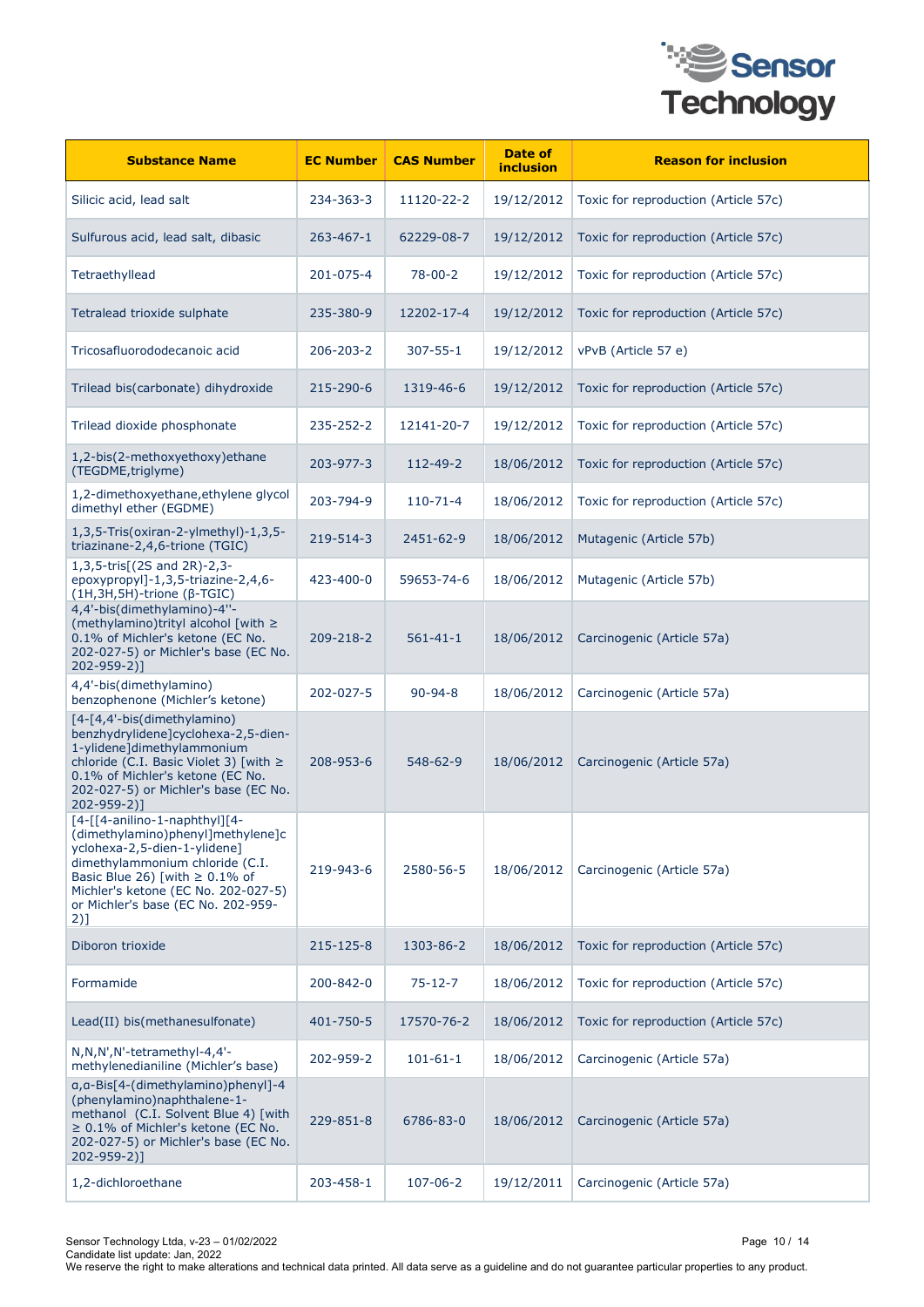

| <b>Substance Name</b>                                                                                                                                                                                                                                                                                                                                                                                                                                                                                                                                                                                                                                                                                                                                                  | <b>EC Number</b> | <b>CAS Number</b> | Date of<br><i>inclusion</i> | <b>Reason for inclusion</b>                                                                  |
|------------------------------------------------------------------------------------------------------------------------------------------------------------------------------------------------------------------------------------------------------------------------------------------------------------------------------------------------------------------------------------------------------------------------------------------------------------------------------------------------------------------------------------------------------------------------------------------------------------------------------------------------------------------------------------------------------------------------------------------------------------------------|------------------|-------------------|-----------------------------|----------------------------------------------------------------------------------------------|
| 2,2'-dichloro-4,4'-methylenedianiline                                                                                                                                                                                                                                                                                                                                                                                                                                                                                                                                                                                                                                                                                                                                  | 202-918-9        | $101 - 14 - 4$    | 19/12/2011                  | Carcinogenic (Article 57a)                                                                   |
| 2-Methoxyaniline, o-Anisidine                                                                                                                                                                                                                                                                                                                                                                                                                                                                                                                                                                                                                                                                                                                                          | 201-963-1        | $90 - 04 - 0$     | 19/12/2011                  | Carcinogenic (Article 57a)                                                                   |
| 4-(1,1,3,3-tetramethylbutyl)phenol                                                                                                                                                                                                                                                                                                                                                                                                                                                                                                                                                                                                                                                                                                                                     | 205-426-2        | 140-66-9          | 19/12/2011                  | Equivalent level of concern having probable<br>serious effects to environment (Article 57 f) |
| Aluminosilicate Refractory Ceramic<br>Fibres are fibres covered by index<br>number 650-017-00-8 in Annex VI,<br>part 3, table 3.1 of Regulation (EC)<br>No 1272/2008 of the European<br>Parliament and of the Council of 16<br>December 2008 on classification,<br>labelling and packaging of<br>substances and mixtures, and fulfil<br>the three following conditions: a)<br>oxides of aluminium and silicon are<br>the main components present (in the<br>fibres) within variable concentration<br>ranges b) fibres have a length<br>weighted geometric mean diameter<br>less two standard geometric errors of<br>6 or less micrometres $(\mu m)$ c)<br>alkaline oxide and alkali earth oxide<br>(Na2O+K2O+CaO+MgO+BaO)<br>content less or equal to 18% by<br>weight |                  |                   | 19/12/2011                  | Carcinogenic (Article 57a)                                                                   |
| Arsenic acid                                                                                                                                                                                                                                                                                                                                                                                                                                                                                                                                                                                                                                                                                                                                                           | 231-901-9        | 7778-39-4         | 19/12/2011                  | Carcinogenic (Article 57a)                                                                   |
| Bis(2-methoxyethyl) ether                                                                                                                                                                                                                                                                                                                                                                                                                                                                                                                                                                                                                                                                                                                                              | 203-924-4        | 111-96-6          | 19/12/2011                  | Toxic for reproduction (Article 57c)                                                         |
| Bis(2-methoxyethyl) phthalate                                                                                                                                                                                                                                                                                                                                                                                                                                                                                                                                                                                                                                                                                                                                          | 204-212-6        | 117-82-8          | 19/12/2011                  | Toxic for reproduction (Article 57c)                                                         |
| Calcium arsenate                                                                                                                                                                                                                                                                                                                                                                                                                                                                                                                                                                                                                                                                                                                                                       | 231-904-5        | 7778-44-1         | 19/12/2011                  | Carcinogenic (Article 57a)                                                                   |
| Dichromium tris(chromate)                                                                                                                                                                                                                                                                                                                                                                                                                                                                                                                                                                                                                                                                                                                                              | 246-356-2        | 24613-89-6        | 19/12/2011                  | Carcinogenic (Article 57a)                                                                   |
| Formaldehyde, oligomeric reaction<br>products with aniline                                                                                                                                                                                                                                                                                                                                                                                                                                                                                                                                                                                                                                                                                                             | 500-036-1        | 25214-70-4        | 19/12/2011                  | Carcinogenic (Article 57a)                                                                   |
| Lead diazide, Lead azide                                                                                                                                                                                                                                                                                                                                                                                                                                                                                                                                                                                                                                                                                                                                               | 236-542-1        | 13424-46-9        | 19/12/2011                  | Toxic for reproduction (Article 57c)                                                         |
| Lead dipicrate                                                                                                                                                                                                                                                                                                                                                                                                                                                                                                                                                                                                                                                                                                                                                         | 229-335-2        | 6477-64-1         | 19/12/2011                  | Toxic for reproduction (Article 57c)                                                         |
| Lead styphnate                                                                                                                                                                                                                                                                                                                                                                                                                                                                                                                                                                                                                                                                                                                                                         | 239-290-0        | 15245-44-0        | 19/12/2011                  | Toxic for reproduction (Article 57c)                                                         |
| N, N-dimethylacetamide                                                                                                                                                                                                                                                                                                                                                                                                                                                                                                                                                                                                                                                                                                                                                 | 204-826-4        | 127-19-5          | 19/12/2011                  | Toxic for reproduction (Article 57c)                                                         |
| Pentazinc chromate octahydroxide                                                                                                                                                                                                                                                                                                                                                                                                                                                                                                                                                                                                                                                                                                                                       | 256-418-0        | 49663-84-5        | 19/12/2011                  | Carcinogenic (Article 57a)                                                                   |
| Phenolphthalein                                                                                                                                                                                                                                                                                                                                                                                                                                                                                                                                                                                                                                                                                                                                                        | 201-004-7        | $77 - 09 - 8$     | 19/12/2011                  | Carcinogenic (Article 57a)                                                                   |
| Potassium<br>hydroxyoctaoxodizincatedichromate                                                                                                                                                                                                                                                                                                                                                                                                                                                                                                                                                                                                                                                                                                                         | 234-329-8        | 11103-86-9        | 19/12/2011                  | Carcinogenic (Article 57a)                                                                   |
| <b>Trilead diarsenate</b>                                                                                                                                                                                                                                                                                                                                                                                                                                                                                                                                                                                                                                                                                                                                              | 222-979-5        | 3687-31-8         | 19/12/2011                  | Carcinogenic (Article 57a)<br>Toxic for reproduction (Article 57c)                           |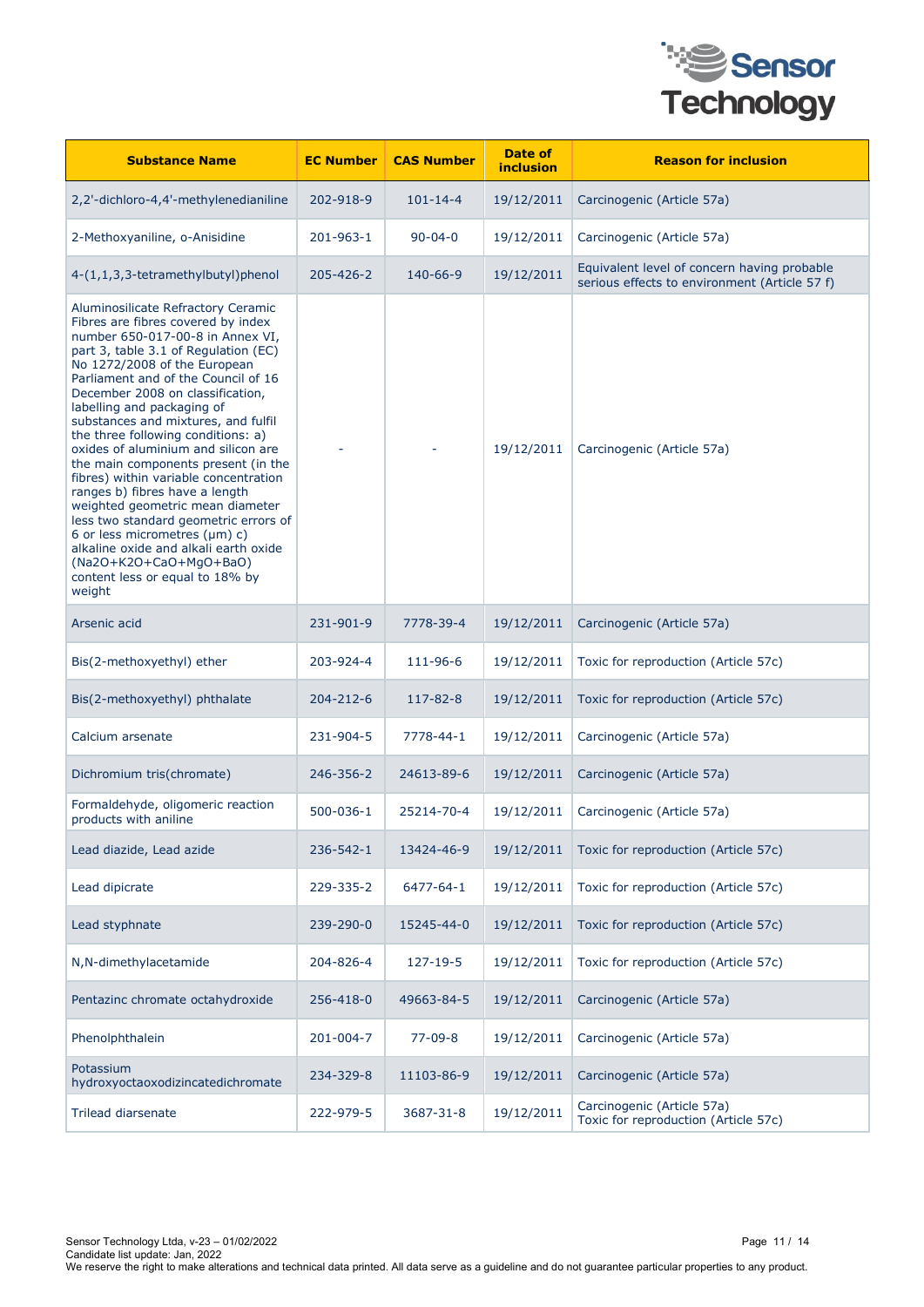

| <b>Substance Name</b>                                                                                                                                                                                                                                                                                                                                                                                                                                                                                                                                                                                                                                                                                                                                                                           | <b>EC Number</b>             | <b>CAS Number</b>           | Date of<br>inclusion | <b>Reason for inclusion</b>                                                                   |
|-------------------------------------------------------------------------------------------------------------------------------------------------------------------------------------------------------------------------------------------------------------------------------------------------------------------------------------------------------------------------------------------------------------------------------------------------------------------------------------------------------------------------------------------------------------------------------------------------------------------------------------------------------------------------------------------------------------------------------------------------------------------------------------------------|------------------------------|-----------------------------|----------------------|-----------------------------------------------------------------------------------------------|
| Zirconia Aluminosilicate Refractory<br>Ceramic Fibres are fibres covered by<br>index number 650-017-00-8 in<br>Annex VI, part 3, table 3.1 of<br>Regulation (EC) No 1272/2008 of the<br>European Parliament and of the<br>Council of 16 December 2008 on<br>classification, labelling and packaging<br>of substances and mixtures, and<br>fulfil the three following conditions:<br>a) oxides of aluminium, silicon and<br>zirconium are the main components<br>present (in the fibres) within variable<br>concentration ranges b) fibres have a<br>length weighted geometric mean<br>diameter less two standard<br>geometric errors of 6 or less<br>micrometres $(\mu m)$ . c) alkaline oxide<br>and alkali earth oxide<br>(Na2O+K2O+CaO+MgO+BaO)<br>content less or equal to 18% by<br>weight |                              |                             | 19/12/2011           | Carcinogenic (Article 57a)                                                                    |
| Cobalt dichloride                                                                                                                                                                                                                                                                                                                                                                                                                                                                                                                                                                                                                                                                                                                                                                               | 231-589-4                    | 7646-79-9                   | 28/10/2008           | Carcinogenic (Article 57a)<br>Toxic for reproduction (Article 57c)                            |
| 1,2,3-trichloropropane                                                                                                                                                                                                                                                                                                                                                                                                                                                                                                                                                                                                                                                                                                                                                                          | 202-486-1                    | $96 - 18 - 4$               | 20/06/2011           | Carcinogenic (Article 57a)<br>Toxic for reproduction (Article 57c)                            |
| 1,2-Benzenedicarboxylic acid, di-C6-<br>8-branched alkyl esters, C7-rich                                                                                                                                                                                                                                                                                                                                                                                                                                                                                                                                                                                                                                                                                                                        | 276-158-1                    | 71888-89-6                  | 20/06/2011           | Toxic for reproduction (Article 57c)                                                          |
| 1,2-Benzenedicarboxylic acid, di-C7-<br>11-branched and linear alkyl esters                                                                                                                                                                                                                                                                                                                                                                                                                                                                                                                                                                                                                                                                                                                     | 271-084-6                    | 68515-42-4                  | 20/06/2011           | Toxic for reproduction (Article 57c)                                                          |
| 1-Methyl-2-pyrrolidone (NMP)                                                                                                                                                                                                                                                                                                                                                                                                                                                                                                                                                                                                                                                                                                                                                                    | 212-828-1                    | 872-50-4                    | 20/06/2011           | Toxic for reproduction (Article 57c)                                                          |
| 2-ethoxyethyl acetate                                                                                                                                                                                                                                                                                                                                                                                                                                                                                                                                                                                                                                                                                                                                                                           | 203-839-2                    | $111 - 15 - 9$              | 20/06/2011           | Toxic for reproduction (Article 57c)                                                          |
| Hydrazine                                                                                                                                                                                                                                                                                                                                                                                                                                                                                                                                                                                                                                                                                                                                                                                       | 206-114-9                    | $302 - 01 - 2$<br>7803-57-8 | 20/06/2011           | Carcinogenic (Article 57a)                                                                    |
| Strontium chromate                                                                                                                                                                                                                                                                                                                                                                                                                                                                                                                                                                                                                                                                                                                                                                              | 232-142-6                    | 7789-6-2                    | 20/06/2011           | Carcinogenic (Article 57a)                                                                    |
| 2-ethoxyethanol                                                                                                                                                                                                                                                                                                                                                                                                                                                                                                                                                                                                                                                                                                                                                                                 | 203-804-1                    | 110-80-5                    | 15/12/2010           | Toxic for reproduction (Article 57c)                                                          |
| 2-methoxyethanol                                                                                                                                                                                                                                                                                                                                                                                                                                                                                                                                                                                                                                                                                                                                                                                | 203-713-7                    | 109-86-4                    | 15/12/2010           | Toxic for reproduction (Article 57c)                                                          |
| Acids generated from chromium<br>trioxide and their oligomers. Names<br>of the acids and their oligomers:<br>Chromic acid, Dichromic acid,<br>Oligomers of chromic acid and<br>dichromic acid.                                                                                                                                                                                                                                                                                                                                                                                                                                                                                                                                                                                                  | $231 - 801 - 5$<br>236-881-5 | 7738-94-5,<br>13530-68-2    | 15/12/2010           | Carcinogenic (Article 57a)                                                                    |
| Chromium trioxide                                                                                                                                                                                                                                                                                                                                                                                                                                                                                                                                                                                                                                                                                                                                                                               | 215-607-8                    | 1333-82-0                   | 15/12/2010           | Carcinogenic (Article 57a)<br>Mutagenic (Article 57b)                                         |
| Cobalt(II) carbonate                                                                                                                                                                                                                                                                                                                                                                                                                                                                                                                                                                                                                                                                                                                                                                            | 208-169-4                    | $513 - 79 - 1$              | 15/12/2010           | Carcinogenic (Article 57a)<br>Toxic for reproduction (Article 57c)                            |
| Cobalt(II) diacetate                                                                                                                                                                                                                                                                                                                                                                                                                                                                                                                                                                                                                                                                                                                                                                            | 200-755-8                    | $71 - 48 - 7$               | 15/12/2010           | Carcinogenic (Article 57a)<br>Toxic for reproduction (Article 57c)                            |
| Cobalt(II) dinitrate                                                                                                                                                                                                                                                                                                                                                                                                                                                                                                                                                                                                                                                                                                                                                                            | 233-402-1                    | 10141-05-6                  | 15/12/2010           | Carcinogenic (Article 57a)<br>Toxic for reproduction (Article 57c)                            |
| Cobalt(II) sulphate                                                                                                                                                                                                                                                                                                                                                                                                                                                                                                                                                                                                                                                                                                                                                                             | 233-334-2                    | 10124-43-3                  | 15/12/2010           | Carcinogenic (Article 57a)<br>Toxic for reproduction (Article 57c)                            |
| Ammonium dichromate                                                                                                                                                                                                                                                                                                                                                                                                                                                                                                                                                                                                                                                                                                                                                                             | 232-143-1                    | 2151163                     | 18/06/2010           | Carcinogenic (Article 57a)<br>Mutagenic (Article 57b)<br>Toxic for reproduction (Article 57c) |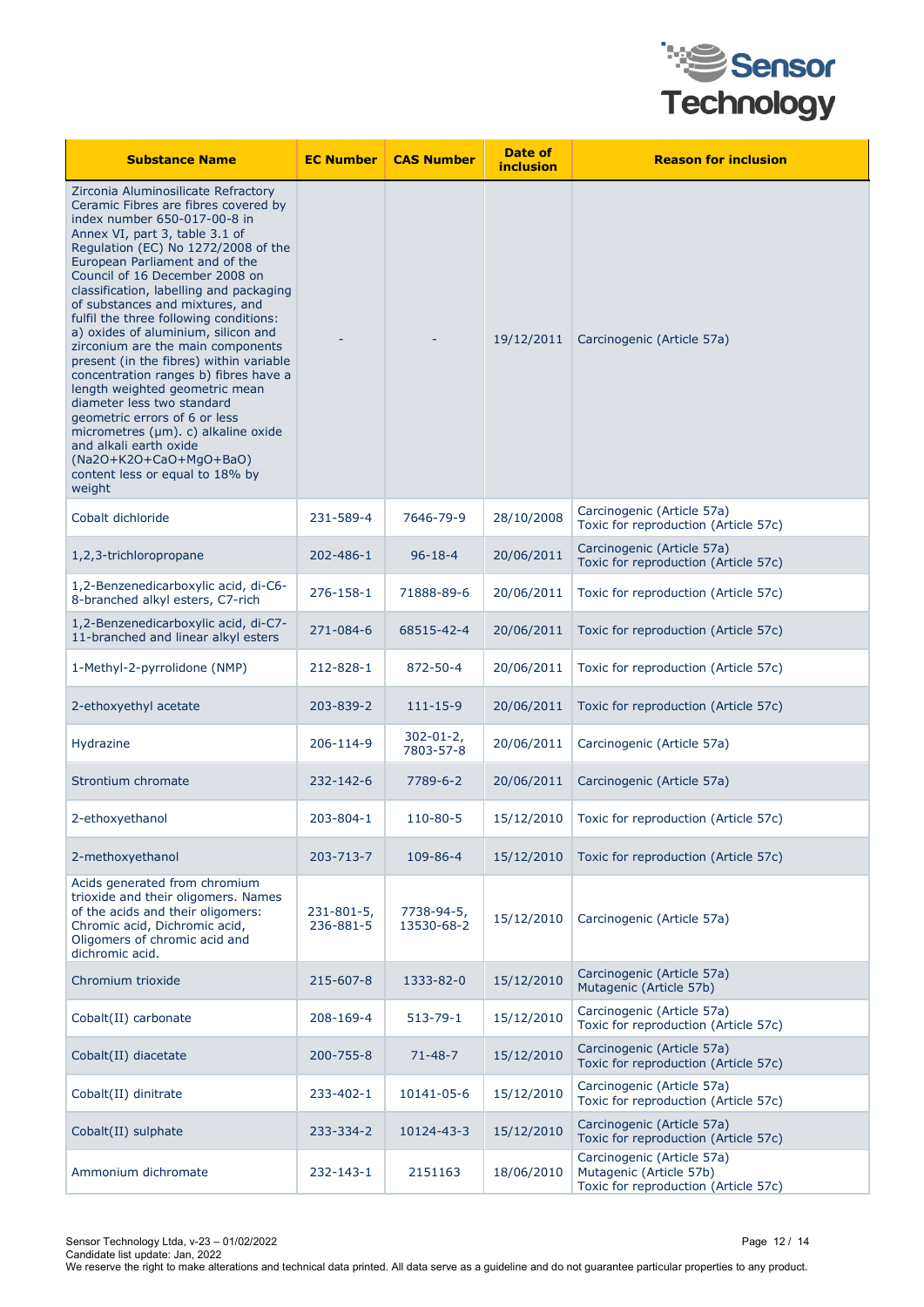

| <b>Substance Name</b>                                                 | <b>EC Number</b>              | <b>CAS Number</b>                      | Date of<br>inclusion | <b>Reason for inclusion</b>                                                                        |
|-----------------------------------------------------------------------|-------------------------------|----------------------------------------|----------------------|----------------------------------------------------------------------------------------------------|
| Boric acid                                                            | $233 - 139 - 2,$<br>234-343-4 | $10043 - 35 - 3,$<br>11113-50-1        | 18/06/2010           | Toxic for reproduction (Article 57c)                                                               |
| Disodium tetraborate, anhydrous                                       | 215-540-4                     | 12179-04-3,<br>1303-96-4,<br>1330-43-4 | 18/06/2010           | Toxic for reproduction (Article 57c)                                                               |
| Potassium chromate                                                    | 232-140-5                     | 7789-00-6                              | 18/06/2010           | Carcinogenic (Article 57a)<br>Mutagenic (Article 57b)                                              |
| Potassium dichromate                                                  | 231-906-6                     | 7778-50-9                              | 18/06/2010           | Carcinogenic (Article 57a)<br>Mutagenic (Article 57b)#Toxic for reproduction<br>(Article 57c)      |
| Sodium chromate                                                       | 231-889-5                     | 7775-11-3                              | 18/06/2010           | Carcinogenic (Article 57a)<br>Mutagenic (Article 57b)<br>Toxic for reproduction (Article 57c)      |
| Tetraboron disodium heptaoxide,<br>hydrate                            | 235-541-3                     | 12267-73-1                             | 18/06/2010           | Toxic for reproduction (Article 57c)                                                               |
| Trichloroethylene                                                     | 201-167-4                     | $79 - 01 - 6$                          | 18/06/2010           | Carcinogenic (Article 57a)                                                                         |
| Acrylamide                                                            | 201-173-7                     | $79 - 06 - 1$                          | 30/03/2010           | Carcinogenic (Article 57a)<br>Mutagenic (Article 57b)                                              |
| 2,4-dinitrotoluene                                                    | 204-450-0                     | $121 - 14 - 2$                         | 13/01/2010           | Carcinogenic (Article 57a)                                                                         |
| Anthracene oil                                                        | 292-602-7                     | 90640-80-5                             | 13/01/2010           | Carcinogenic (Article 57a)<br>PBT (Article 57 d)<br>vPvB (Article 57 e)                            |
| Anthracene oil, anthracene paste                                      | 292-603-2                     | $90640 - 81 - 6$                       | 13/01/2010           | Carcinogenic (Article 57a)<br>Mutagenic (Article 57b)<br>PBT (Article 57 d)<br>vPvB (Article 57 e) |
| Anthracene oil, anthracene paste,<br>anthracene fraction              | 295-275-9                     | 91995-15-2                             | 13/01/2010           | Carcinogenic (Article 57a)<br>Mutagenic (Article 57b)<br>PBT (Article 57 d)<br>vPvB (Article 57 e) |
| Anthracene oil, anthracene paste,<br>distn. lights                    | 295-278-5                     | 91995-17-4                             | 13/01/2010           | Carcinogenic (Article 57a)<br>Mutagenic (Article 57b)<br>PBT (Article 57 d)<br>vPvB (Article 57 e) |
| Anthracene oil, anthracene-low                                        | 292-604-8                     | 90640-82-7                             | 13/01/2010           | Carcinogenic (Article 57a)<br>Mutagenic (Article 57b)#PBT (Article 57 d)<br>vPvB (Article 57 e)    |
| Diisobutyl phthalate                                                  | 201-553-2                     | $84 - 69 - 5$                          | 13/01/2010           | Toxic for reproduction (Article 57c)                                                               |
| Lead chromate                                                         | 231-846-0                     | 7758-97-6                              | 13/01/2010           | Carcinogenic (Article 57a)<br>Toxic for reproduction (Article 57c)                                 |
| Lead chromate molybdate sulphate<br>red (C.I. Pigment Red 104)        | 235-759-9                     | 12656-85-8                             | 13/01/2010           | Carcinogenic (Article 57a)<br>Toxic for reproduction (Article 57c)                                 |
| Lead sulfochromate yellow (C.I.<br>Pigment Yellow 34)                 | 215-693-7                     | 1344-37-2                              | 13/01/2010           | Carcinogenic (Article 57a)<br>Toxic for reproduction (Article 57c)                                 |
| Pitch, coal tar, high-temp.                                           | 266-028-2                     | 65996-93-2                             | 13/01/2010           | Carcinogenic (Article 57a)<br>PBT (Article 57 d)<br>vPvB (Article 57 e)                            |
| Tris(2-chloroethyl) phosphate                                         | 204-118-5                     | 115-96-8                               | 13/01/2010           | Toxic for reproduction (Article 57c)                                                               |
| 4,4'- Diaminodiphenylmethane<br>(MDA)                                 | 202-974-4                     | 101-77-9                               | 28/10/2008           | Carcinogenic (Article 57a)                                                                         |
| 5-tert-butyl-2,4,6-trinitro-m-xylene<br>(Musk xylene)                 | 201-329-4                     | $81 - 15 - 2$                          | 28/10/2008           | vPvB (Article 57 e)                                                                                |
| Alkanes, C10-13, chloro (Short Chain<br><b>Chlorinated Paraffins)</b> | 287-476-5                     | 85535-84-8                             | 28/10/2008           | PBT (Article 57 d)<br>vPvB (Article 57 e)                                                          |
| Anthracene                                                            | 204-371-1                     | $120 - 12 - 7$                         | 28/10/2008           | PBT (Article 57 d)                                                                                 |
| Benzyl butyl phthalate (BBP)                                          | 201-622-7                     | $85 - 68 - 7$                          | 28/10/2008           | Toxic for reproduction (Article 57c)                                                               |

Sensor Technology Ltda, v-23 – 01/02/2022 Page 13 / 14

Candidate list update: Jan, 2022